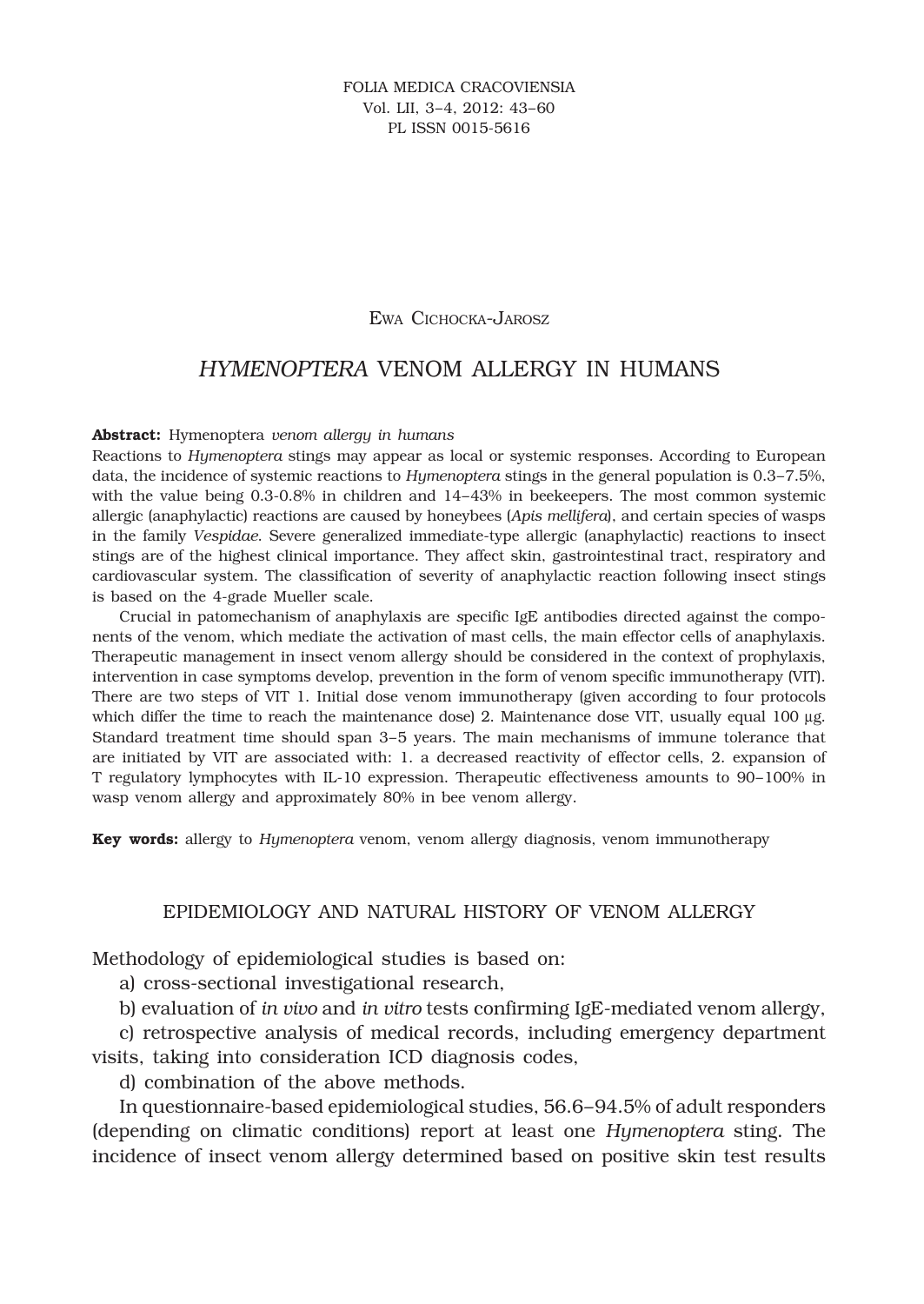and/or positive serum IgE determinations in adult population of individuals who do not manifest symptomatic reactions to stings is 9.3–28.7%, while in individuals with intense exposure to stings (beekeepers) it amounts to 30–60% [1]. In clinical assessment, reactions to stings may appear as local and systemic responses. According to European data, the incidence of systemic reactions in the general population is 0.3–7.5%, with the value being 0.3–0.8% in children and 14–43% in beekeepers [2]. In children, the majority of systemic reactions limited to skin only tend to disappear with age. Deaths due to systemic anaphylaxis following insect stings are rare (0.03–0.48 deaths per 1 million inhabitants per year) [3, 4]. To use an example, in the years 1990–2006, in Germany, 335 deaths were noted (an equivalent of 20 deaths per year), where the direct cause was an insect (a wasp, bee or hornet) sting. The world literature on the subject does not report a single death of a child following *Hymenoptera* stings. According to studies [5, 6] based on a retrospective analysis of medical records, including ICD diagnosis codes, and focusing on causes of anaphylaxis in children in Europe, insect stings occupy the second place after foods (with peanuts being the predominant causative factor), while in adult patients in Australia, *Hymenoptera* stings are the third most common cause of anaphylaxis after foods and medications [7, 8].

In Poland, two published epidemiological studies of insect venom allergy were carried out in the Lower Silesia region, each of them being a two-stage investigation. The first stage consisted of a questionnaire that was completed by a patient alone, while the second aimed at data objectivization through completing the same questionnaire while assisted by a physician and included a randomly selected group of patients who had previously responded positively to questions addressing allergic reactions to insect venom. The results of both studies were similar — in I part of study prevalence of sting reactions equals 20.7%, including large local reaction in 16%, while systemic reactions in 12.9% (according to Mueller grade as follows:  $8.7\%$  — grade I,  $2.5\%$  — grade II,  $1.5\%$  — grade III,  $0.2\%$  grade IV). Authors reported a high degree of conformity between the prevalence of severe systemic reactions to stings as assessed by the patients and verified by the physicians, while the indices of prevalence of large local reactions and mild systemic reactions as assessed by the patients were overestimated [9, 10].

## SOURCE OF ALLERGENS

The most common anaphylactic reactions are caused by honeybees (*Apis mellifera*), and certain species of wasps (US — yellow jacket) in the family *Vespidae* (particularly *Vespula vulgaris* and *V. germanica*). Anaphylaxis is only occasionally caused by other species of *Vespidae*, such as *Dolichovespula spp*., hornets (US — yellow hornet, Latin — *Vespa crabro*) and bumblebees (*Bombus spp.*). The highest prevalence of bee venom allergy is noted in people with high exposure to stings — beekeepers, their family members, and those living nearby beehives [3].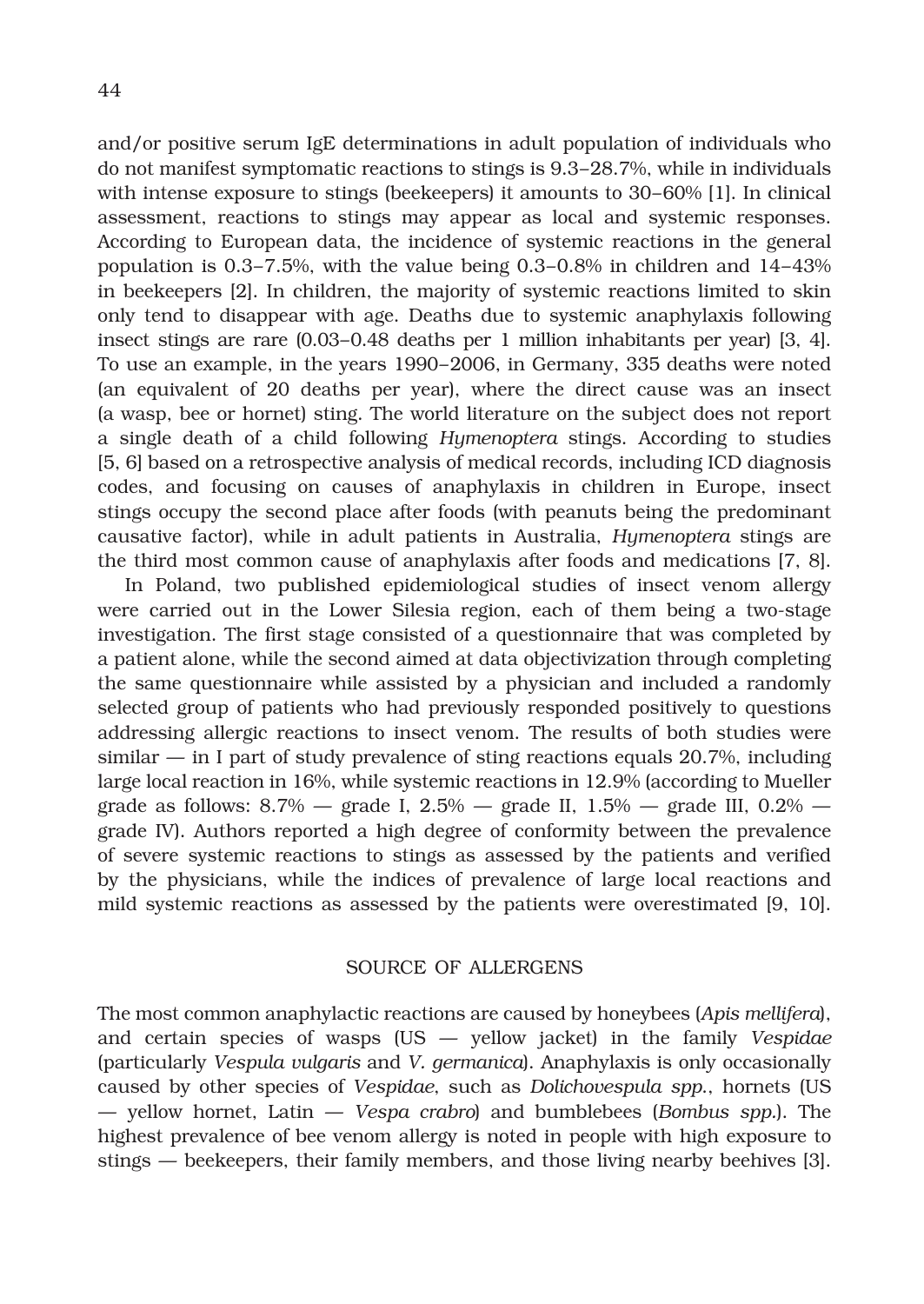The European and American nomenclature of particular insect species is divergent [2]. There are basic differences in the morphology of *Hymenoptera*, characteristic properties of their stings and composition of venom. The venomous stinger in *Hymenoptera* evolved from the egg-depositing apparatus. Up to 140 g of venom is released per a single bee sting (usually  $50 \mu$ g), and about  $3 \mu$ g per a wasp sting. In bee stings, the stinger and venom apparatus remain in the skin and continue to release the venom afterward, while wasps can usually retract their stingers after stinging. The knowledge on venom composition and the structure of its allergens is the basis of appropriate diagnostic management and treatment of *Hymenoptera* venom allergy. In case of bees, venom is collected from the venom sac by electrical stimulation developed by Benton [11]. The method of obtaining wasp venom from natural sources is more difficult and consists in collecting venom sacs from individual insects after anesthetizing the entire nest followed by its freezing. After thawing, the stingers are removed from particular wasps to isolate venom sacs and extract venom [12]. The technique is employed due to safety reasons. Separation of venom components into particular specific gravity-dependent fractions is performed using classic chromatography [13]. Thanks to such methods, the structure and amino acid sequence of *Hymenoptera*  venom components have been understood. Molecular biology methods allow for producing recombinant venom analogs (Protein Database, www.allergen.org). The systematic nomenclature of purified allergens constituting venom components is based on the Linnaean taxonomy abbreviations, while the Arabic numerals denote the chronology of their discovery. The procedure is in accordance with the recommendations of the Allergen Sub-Committee of the World Health Organization and International Union of Immunological Societies [14]. In view of their biological role, allergens are divides into major and minor, with the criterion of discrimination being the percentage of >50% of allergic individuals who test positive for specific IgE antibodies for a given venom component [15]. The most important major allergens of honey bee venom are phospholipase  $A_2$  ( $Api$  m1), a cytotoxic enzyme, and hyaluronidase (*Api m2*), whose amino acid sequence is in 50% identical with wasp venom hyaluronidase. Another component, melittin (*Api m4*), which constitutes 50% of bee venom dry mass, is a minor allergen, but it manifests a potent cytotoxic activity. The principal components and major allergens of wasp venom include phospholipase A1 (*Ves v1*), hyaluronidase (*Ves v2*) and antigen 5 (*Ves v5*). Additionally, the venom of both *Hymenoptera* species contain low molecular compounds (histamine, catecholamines) and peptides (bee venom apamin, MCD peptide, tertiapin, cardiac peptide, wasp venom — mastoparan, kinins) with a locally high cytotoxic potential that may be extended in case of multiple stings. The known allergens constituting the components of bee and wasp venom are characterized in Table 1 [16].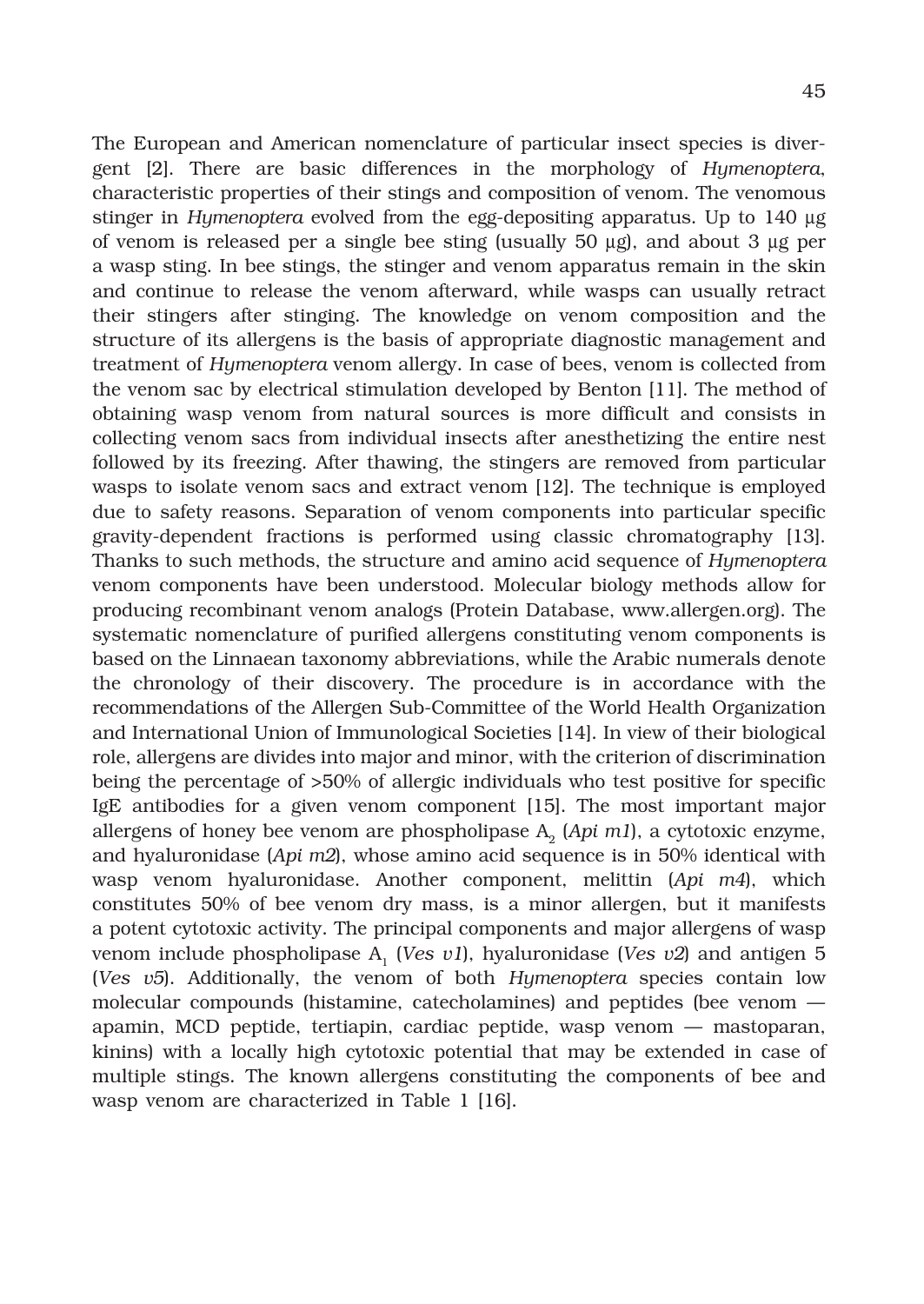| Overview of the identified Apis melifera and Vespula vulgaris venom allergens [16], modified.  |  |
|------------------------------------------------------------------------------------------------|--|
| $MW$ — molecular weight, $CRP$ — carbohydrate-rich protein, DPP $IV$ — dipeptidylpeptidase IV, |  |
| $DW -$ dry weight, MRJP $-$ Major Royal Jelly Protein                                          |  |

| Allergen        | Common name/function               | MW (kDa) | Potential<br>N-glycolisation | % DW          |  |
|-----------------|------------------------------------|----------|------------------------------|---------------|--|
| Api m 1         | Phospholipase A2                   | 17       | $\mathbf{1}$                 | $10 - 12%$    |  |
| Api m 2         | Hyaluronidase                      | 45       | $\overline{2}$               | $1 - 3%$      |  |
| Api m 3         | Acid phosphatase                   | 49       | $2 - 3$                      | 1%            |  |
| Api m 4         | Mellitin                           | 3        | $\mathbf{0}$                 | 50            |  |
| Api m 5         | Allergen C/DPP IV                  | 100      | $5 - 7$                      | 1%            |  |
| Api m 6         | Cysteine-rich<br>trypsin inhibitor | 8        | $\Omega$                     | $1 - 2$       |  |
| Api m 7         | CUB serine protease                | 39       | $2 - 4$                      | $\mathcal{P}$ |  |
| Api m 8         | Carboxyl-esterase                  | 70       | $\overline{4}$               | $\mathcal{P}$ |  |
| Api m 9         | Serine carboxy-peptidase           |          |                              |               |  |
| Api m 10        | Ikarapin-CRP                       | 55       | 3                            | $\mathcal{P}$ |  |
| Api m 11.0.101  | MRJP <sub>8</sub>                  | 65       | 6                            | 2             |  |
| Api m 11.01.201 | MRJP 9                             | 60       | 3                            | $\mathcal{P}$ |  |
| Api m 12        | Vitellogenin                       | 200      | $\mathbf{1}$                 | $\mathcal{P}$ |  |
| VesV1           | Phospholipase A1                   | 35       | $\Omega$                     | $6 - 14$      |  |
| Ves v 2a        | Hyaluronidase                      | 42       | $2 - 4$                      |               |  |
| Ves v 2b        | Hyaluronidase                      | 42       | $\overline{2}$               | $1 - 3$       |  |
| Ves v 3         | DPP IV                             | 100      | 3                            | $\mathbf{1}$  |  |
| Ves v 4         | CUB protease                       | 42       | $2 - 4$                      | $\mathcal{P}$ |  |
| Ves v 5         | Antigen 5                          | 25       | $\theta$                     | $5 - 10$      |  |
| Ves y 6         | Vitellogenin                       | 200      | $\overline{4}$               | $\tilde{?}$   |  |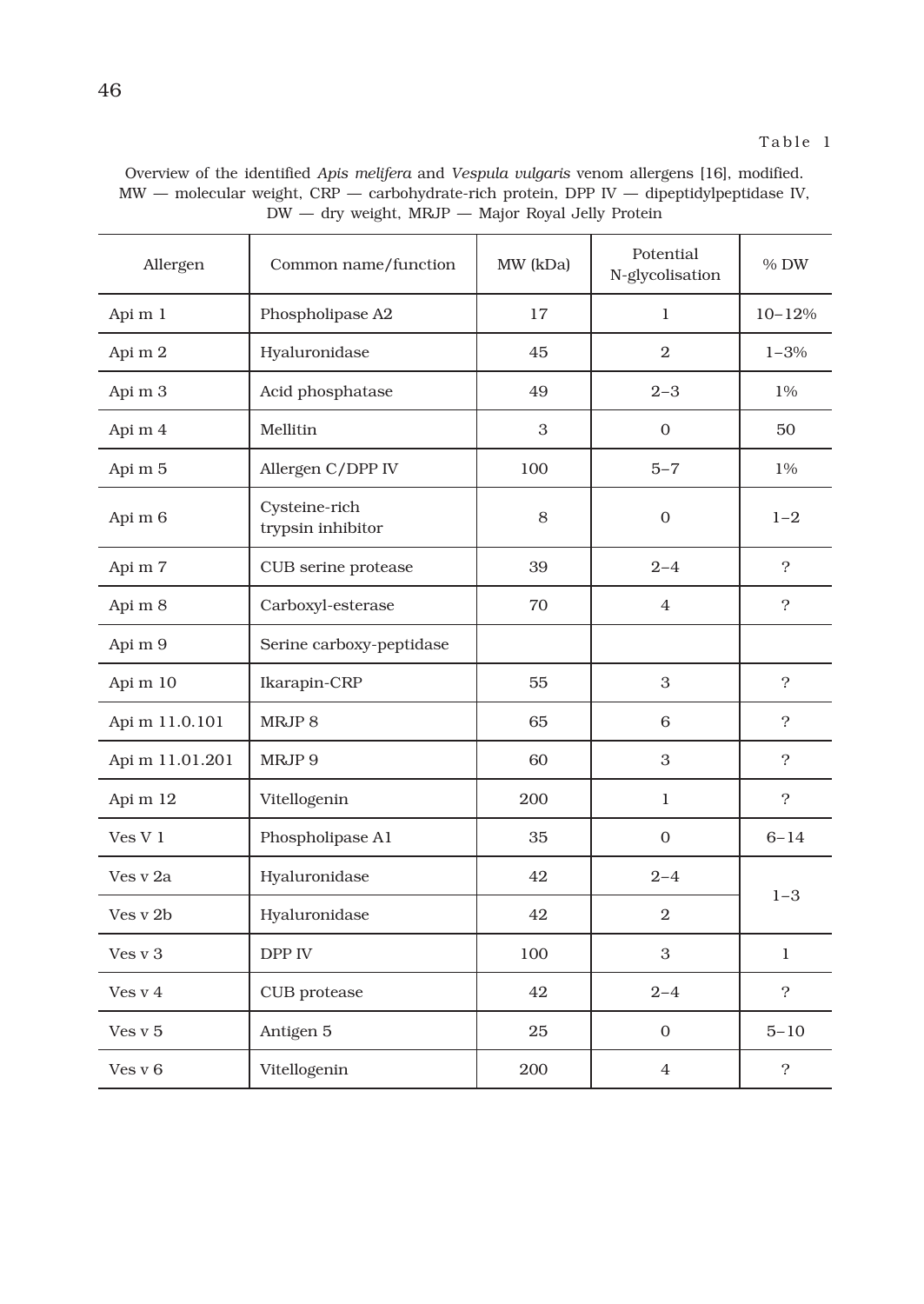# SYMPTOMATOLOGY OF INSECT STINGS REACTIONS

Exposure to *Hymenoptera* insects venom may cause both local and generalized reactions, including severe, life-threatening systemic hypersensitivity reactions. The phenomenon seems to be associated with several factors:

1. subcutaneous penetration of the allergen, resulting in its higher concentration *in situ*,

2. the number, allergic poly-sensitization and physical properties of venom allergens, the majority which are low molecular proteins that easily diffuse into the circulatory system,

3. chemical properties of venom components, the majority of which demonstrate enzymatic activity against cell membrane phospholipids, thus facilitating local toxic activity,

4. availability of mast cells, which are much more widely represented in the skin as compared to other tissues.

In practice, the highest clinical importance is characteristic of severe generalized allergic (anaphylactic) reactions. Their symptoms affect the skin, gastrointestinal tract, respiratory and cardiovascular system. The classification of anaphylactic reactions following insect stings is based on the 4-grade Mueller scale (Table 2) [2].

Table 2

|           | Classification of systemic reaction to insect stings by Mueller [2]                                                                                           |
|-----------|---------------------------------------------------------------------------------------------------------------------------------------------------------------|
| Grade I   | Generalized urticaria, itching, malaise, and anxiety                                                                                                          |
| Grade II  | Any of the above plus two or more of the following: angioedema,<br>chest constriction, nausea, vomiting, diarrhea, abdominal pain, dizziness                  |
| Grade III | Any of the above plus two or more of the following: dyspnea, wheezing, stridor,<br>dysarthria, hoarseness, weakness, confusion, feeling of impending disaster |
| Grade IV  | Any of the above plus two or more of the following: fall in blood pressure,<br>collapse, loss of consciousness, incontinence, cyanosis                        |

While assessing neurological symptoms understood as altered levels of consciousness, the Glasgow scale is employed. Various authors emphasize the possibility of the patient developing Kounis syndrome or in other words acute coronary syndrome as the effect of mediators (histamine, leukotriene  $C4$ , prostaglandin  $D<sub>o</sub>$ ) released from the coronary arteries mast cells in adults and children [17, 18]. Of lesser importance are symptoms other than anaphylactic, the symptomatology of which is presented in Table 3 [19].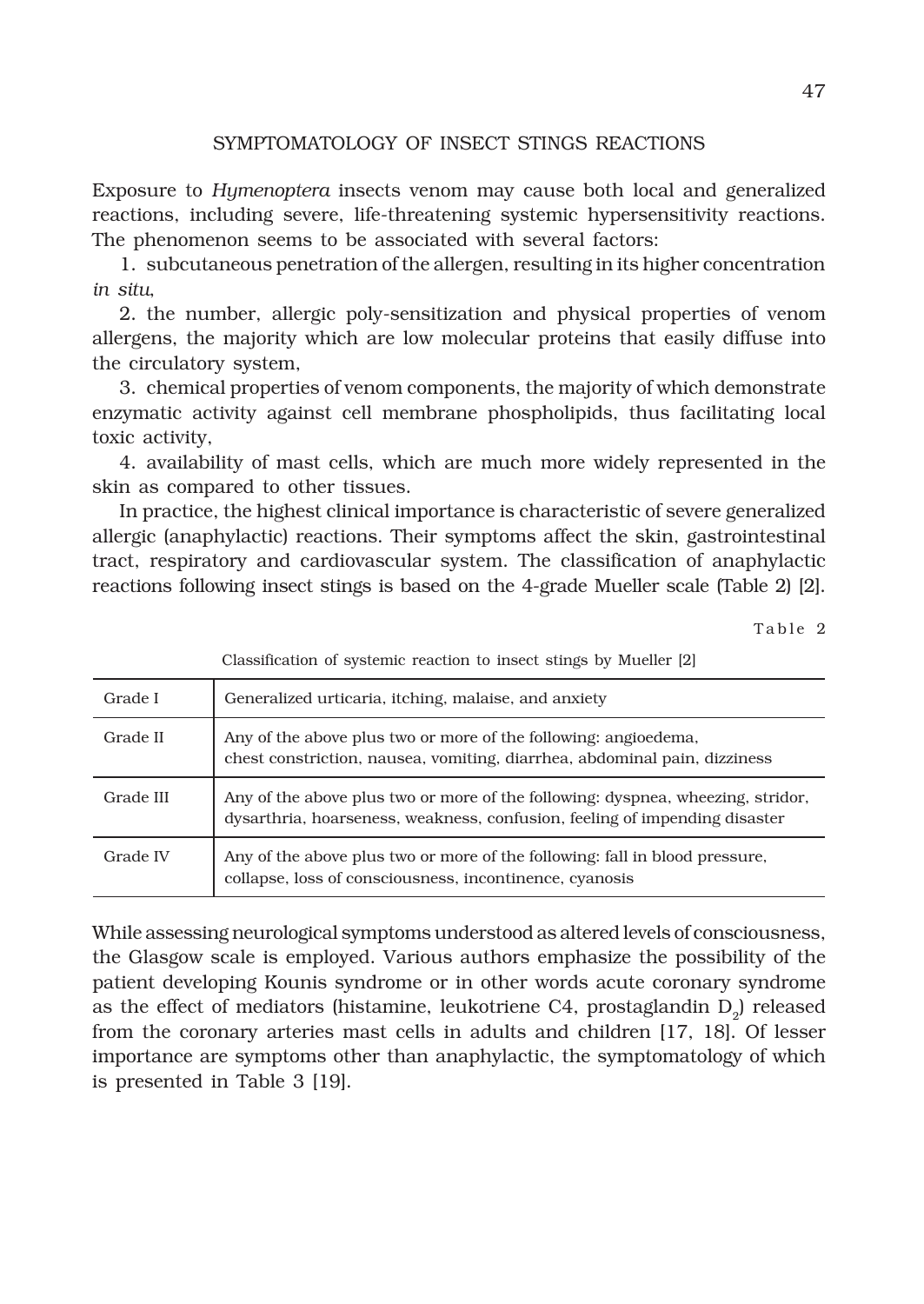| Type of reaction              | Symptomatology                                                                                                                                                                                                                                                                                                                                                                                |
|-------------------------------|-----------------------------------------------------------------------------------------------------------------------------------------------------------------------------------------------------------------------------------------------------------------------------------------------------------------------------------------------------------------------------------------------|
| Local toxic reaction (normal) | Area of pain, redness and swelling <10 cm in diameter,<br>lasting <24 hours and resolving spontaneously.                                                                                                                                                                                                                                                                                      |
| Large local reaction          | Swelling $>10$ cm in diameter which persists for $>24$ hours.<br>Even in case of very LLR's, they are treated as mild allergic<br>reactions. May induce non-infectious lymphangitis. Only very<br>rarely LLR's situated near the airways do cause clinically sig-<br>nificant airway obstruction.                                                                                             |
| Unusual reaction              | Occurs within few hours to few days after the sting. Usually:<br>1. neurological symptoms of unknown origin: Guillain-Barré<br>syndrome, neuritis, epilepsy, psychosis. 2. others: nephrotic<br>syndrome, Schönlein-Henoch purpura, serum sickness. May<br>accompany local or systemic allergic reactions.                                                                                    |
| Systemic toxic reaction       | Occurs after multiple stings. May be fatal. In children, a fatal<br>dose is equal to 500 bee stings [2]. A high dose of venom toxins<br>causes multiple organ failure. Typical symptoms: weakness,<br>vomitus, diarrhea, wheezing, pulmonary edema. Psychosis, vi-<br>sual impairment, hemolysis, rhabdomyolysis, thrombocytope-<br>nia and hemoglobinuria with renal failure may be present. |

### PATHOMECHANISM OF HYMENOPTERA VENOM ANAPHYLAXIS

With respect to its pathogenesis, *Hymenoptera*-allergens anaphylaxis is a typical immediate-type allergic reaction. Specific IgE antibodies directed against the components of the venom mediate the activation of mast cells and basophils, effector cells of anaphylaxis, leading to the release of mediators that cause the acute manifestation of the disease. In the greatest majority of cases, a single sting is causative for the reaction. The acute reaction usually develops 10–30 minutes after the sting, although the latency might be shorter or longer. Dual reactions within a few hours may also occur.

Mast cells, the principal effector cells of anaphylaxis, differentiate from pluripotential CD34+ stem cells and their precursors demonstrate the ability to circulate with blood and home to all tissues except the brain tissue. The richest representation of mast cells is found in the skin and mucosa and submucosa of the respiratory and gastrointestinal systems. Based on different staining of intracellular granules, one can distinguish the population of  $MC<sub>r</sub>$ mast cells that contain tryptase only and  $MC_{\text{TC}}$ , which contain — in addition to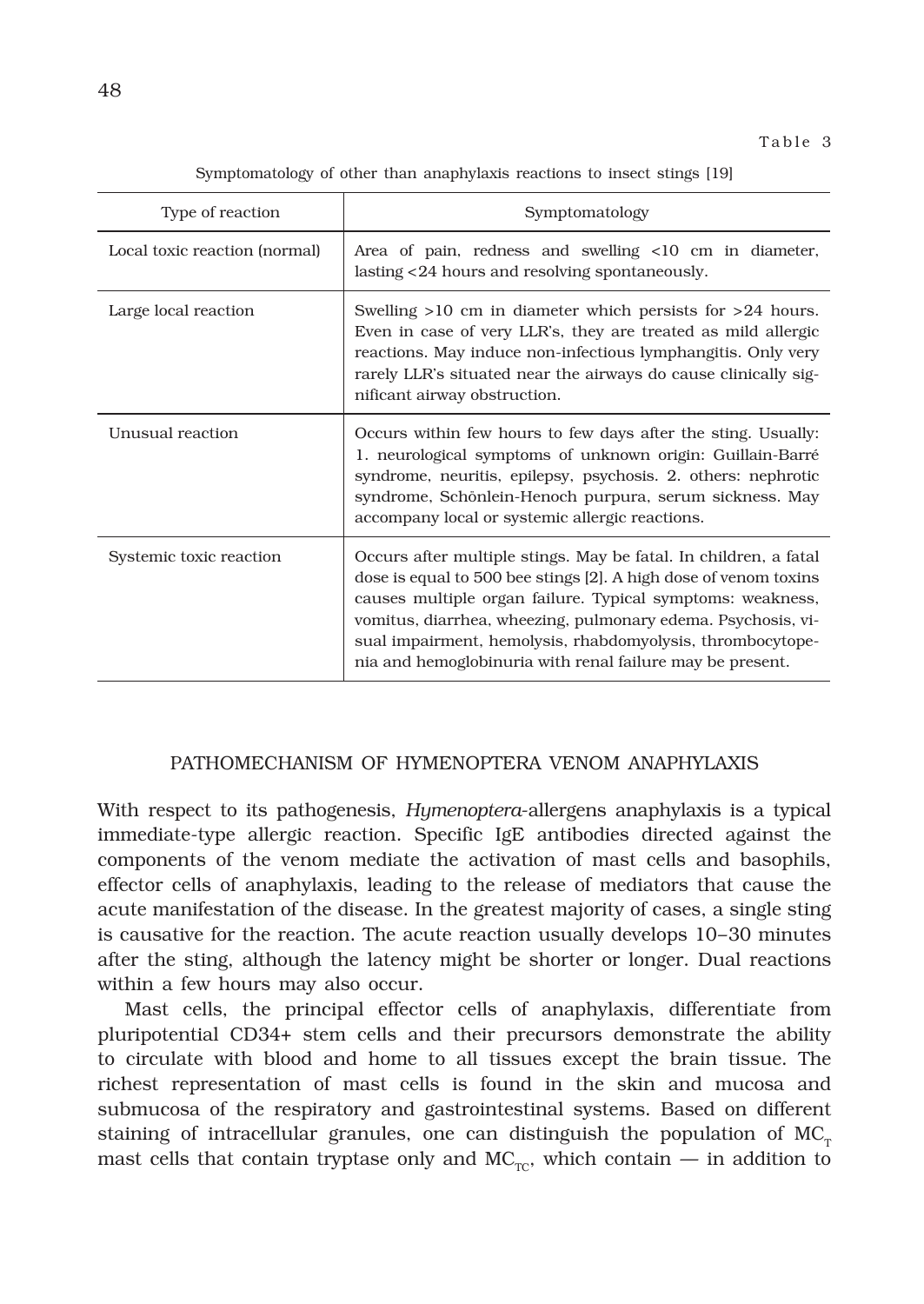tryptase — also another neutral serine protease — chymase, carboxypeptidase (a zinc-dependent metalloprotease) and G cathepsin. The division is concurrent with the functional differentiation of the homed stem cells into two groups: T lymphocyte-dependent mast cells (only tryptase is present in the cytoplasmic granules and among metabolites of arachidonic acid derivatives,  $C_4$  leukotriene predominates over D<sub>2</sub> prostaglandin) and non-lymphocyte T-dependent mast cells (all proteases typical for mastocytes are represented in the granules and among metabolites of eicosanoids,  $D<sub>2</sub>$  prostaglandin predominates over  $C<sub>4</sub>$  leukotriene) [20, 21]. As a result of the IgE-dependent reaction, mediators are released from the granules (where they are stored in an active form) or synthesized *de novo (*from cell membrane phospholipids*),* similarly as cytokines, chemokines and growth factors. Preformed and synthesized *de novo* mediators play a crucial role in anaphylaxis and determine clinical symptoms of the early (usually occurring within 5–30 minutes) phase of the allergic reaction, such as swelling, increased vascular permeability and bronchial spasm. Cytokines, chemokines and growth factors determine the clinical presentation of the late phase (generally developing within 2–6 h) that is associated with chronic inflammation; they are of a lesser importance in anaphylaxis. Clinical symptoms evoked by the activity of mastocyte mediators mostly affect the organs where the pool of the homing mast cells is large. In diseases occurring with excessive proliferation of mast cells and an increase of their pool in the body (the so-called clonal mast cell disorders, such as mastocytosis), due to a large load of the released mediators, the anaphylactic reaction may be particularly violent and life-threatening.

Since 1987, tryptase has been recognized as a biomarker of the anaphylactic reaction to insect venom and mastocytosis, as mast cells constitute its practically only important source  $[22]$  — the tryptase content in mastocytes is  $100-1000$ times higher as compared to basophils, while the mediator is absent in the remaining cells. Human tryptase occurs in two forms  $-$  as non-active pro- $\alpha$ and pro- $\beta$ -tryptase and active, mature  $\beta$ -tryptase. The available methods of determining tryptase concentrations allow for detecting both the pro-form and the mature form. The majority of tryptase determined in body fluids of healthy individuals represents the constitutive, ever-present pro- $\alpha$ -tryptase and pro- $\beta$ tryptase, which are a marker of the entire mastocyte pool in the body that is useful in assessing clonal mastocyte disorders. On the other hand, concentrations levels of mature  $\beta$ -tryptase stored in mast cell granules increase in the course of anaphylaxis in consequence of mast cell degranulation, constituting a marker of their activation also *post mortem* [23]. Genes encoding both forms of tryptase and their location in humans are known:  $\alpha$  tryptase  $-$  *TPSA1* gene (16p13.3),  $\beta$  tryptase — *TPSAB1* gene (16p13.3) [24]. Attempts have been also made to use PAF and PGD2 metabolites in studies on anaphylaxis as the main prostanoid that is released from mast cells in the course of IgE-dependent activation [25–28].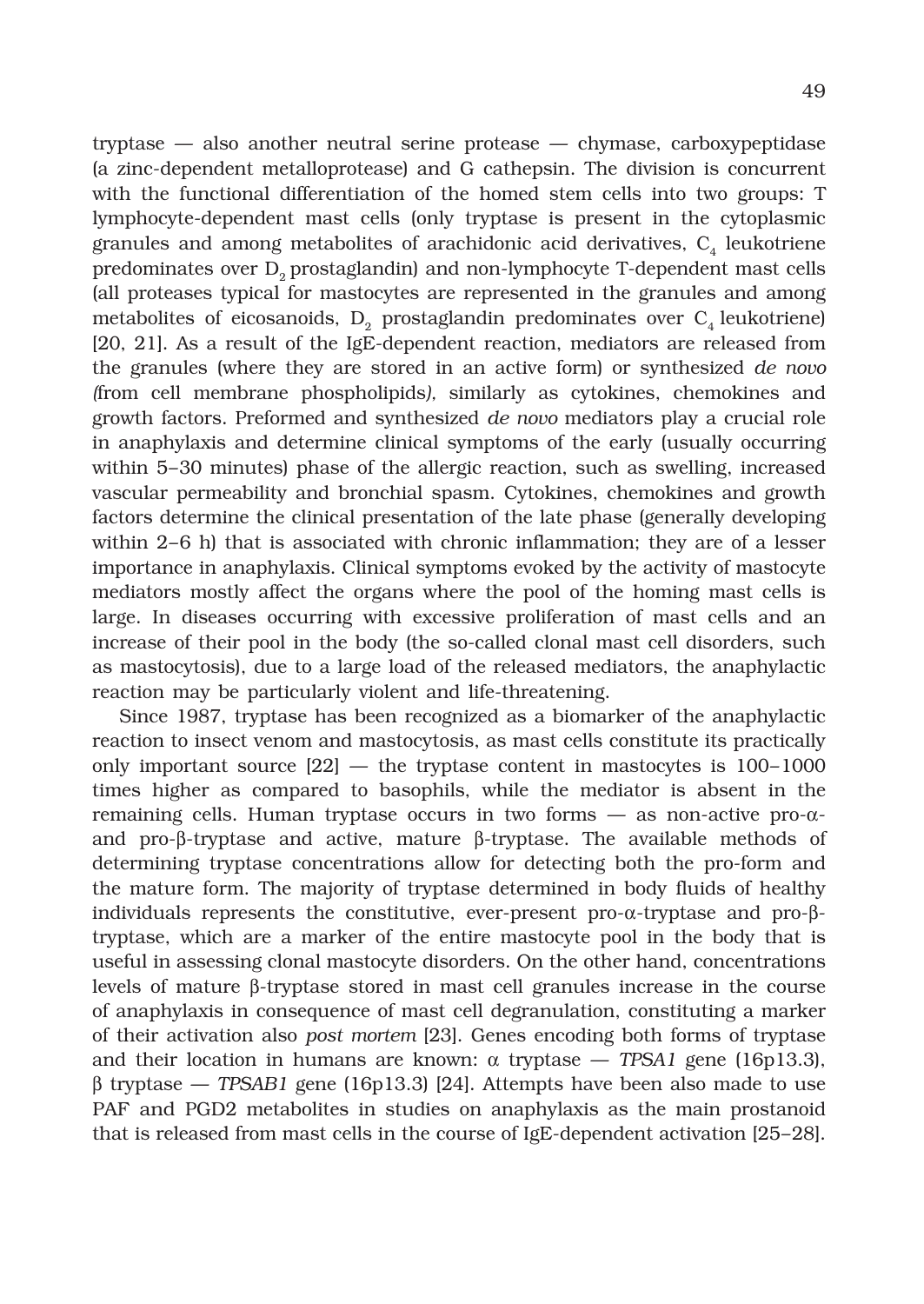#### DIAGNOSIS OF *HYMENOPTERA* VENOM ALLERGY

Diagnostic management of *Hymenoptera* venom allergy is employed solely in patients with a history of the generalized anaphylactic reaction. Its objectives are to:

- 1. verify the reaction grade and objectivize the symptoms,
- 2. identify the species of the insect that triggered the symptoms,
- 3. determine the pathomechanism of the reaction,
- 4. define additional risk factors.

The first objective is achieved based on taking the medical history of the patient and analyzing medical records pertaining to the post-sting reaction. Identification of the insect and determination of the pathomechanism are implemented through studies *in vivo* and/or *in vitro*, which aim at demonstrating specific IgE to bee and wasp venom by skin testing and serum-specific IgE. Optimally, the diagnostic management should be performed twice: within several days following the sting and after 3–6 weeks after the systemic reaction [29, 30]. In practice, testing is more commonly done once and then the recommended timing is within 3–6 weeks following the sting. Testing is performed using skin pricks with the concentration range of 0.01–100 μg/ml. If the results of the above tests are negative, intradermal tests must absolutely be performed (0.02 ml volume of venom allergen solution with increasing concentration values from  $0.001$  to  $1.0 \mu g/ml$  [2, 31]. In view of their higher sensitivity, in some centers only intradermal tests are done, as they are believed to be decisive (the gold standard) in allergy to insect venom. Determinations of serum specific IgE should be performed employing the most sensitive methods, such as UniCAP or Immulite 2000, which are characterized by zero concentration detectability and their results, are expressed on a 6-grade scale [32]. In some patients who test positive both for wasp and bee venom, it is necessary to determine whether double positivity is caused by true sensitization to allergens characteristic of both *Hymenoptera* species. In the majority of patients, positivity for components of both venoms result from a cross-reaction to common carbohydrate determinants (CCD), which belong to plant and food panallergens. A considerable progress in diagnostic management of double sensitization has been achieved owing to recombinant allergens of major *rApi m1*, *rVes V1* and *rVes V5* [16, 33, 34]. The method for determining recombinant major allergens (ImmunoCAP, Phadia) is also available in Poland.

Non-standard diagnostic management of insect venom allergy that is offered only by a few centers is the basophil activation test (BAT) with flow-cytometric determination of the expression of the activation markers (CD63 and CD203) [35–37]. Reports have been published on a potential effectiveness of the test in the diagnostic management of reactions with negative results of venom specific IgE [38], as well as in monitoring insect venom immunotherapy [39–41] and in patients with mastocytosis [42, 43]. If the medical history of the patient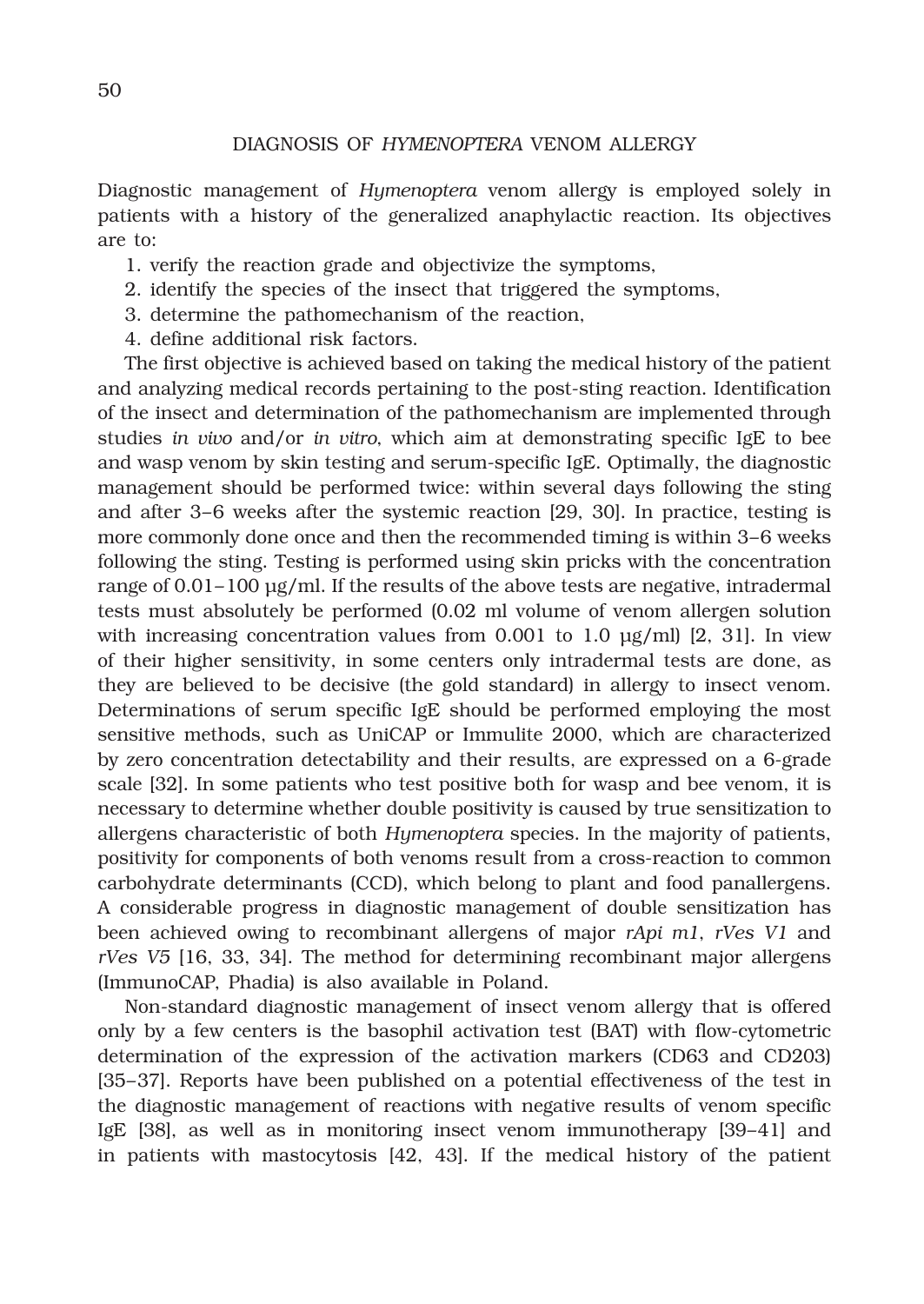indicates severe life-threatening anaphylaxis following the insect sting, concomitant risk factors should be determined. To achieve this goal, the baseline tryptase (bsT) concentration should be determined as the marker of mastocyte pool in the body. Concentration values <10 μg/l are regarded normal. Concentration levels >11.4 μg/l indicate clonal mast cell disorders and considerably increase the risk of the patient developing life-threatening symptoms following the sting [44]. Concentration levels >20 μg/l are included among the diagnostic criteria of systemic mastocytosis [45]. In view of possible mastocytosis without concomitant skin lesions, in patients after life-threatening post-sting reactions, there is all the more reason for bsT determination [46]. Despite the fact that clonal mast cell disorders are a particularly rare disease entity in children, clinical assessment of the skin should always take into consideration *urticaria pigmentosa* [47]. Elevated bsT in children with severe urticaria pigmentosa-type lesions is a predictor of anaphylaxis severity after insect stings [48]. Risk factors for anaphylaxis due to *Hymenoptera* venom are presented in Table 4 [19]. The increasing role of bsT assessment in insect venom allergy is supported by studies of large cohorts of patients that indicate its usefulness both in diagnostic management and immunotherapy monitoring in these patients [28, 49–53].

Table 4

| Risk of frequent<br>exposure           | — Beekeepers, their families and neighbors<br>— Other professions, including: fruit and baked foods sellers<br>foresters, gardeners, firefighters, farmers, construction<br>workers, truck drivers<br>- Intense outdoor activity                                                                                                                                                       |
|----------------------------------------|----------------------------------------------------------------------------------------------------------------------------------------------------------------------------------------------------------------------------------------------------------------------------------------------------------------------------------------------------------------------------------------|
| Elevated risk of severe<br>anaphylaxis | — Prior epidode(s) of severe sting anaphylaxis (grade III and IV)<br>$-\text{Age} > 40$<br>- Cardiovascular disease<br>— Asthma<br>- Physical and mental stress<br>$-$ Certain drugs: $\beta$ -blockers (including eye drops), ACE inhibitors<br>$-$ bsT conc. >11.4 $\mu$ g/l (mastocytosis is not rare in such cases)<br>— Cutaneous (urticaria pigmentosa) or systemic mastocytosis |

Risk factors for anaphylaxis due to Hymenoptera venom [19]

Another issue is securing blood for tryptase determinations in the course of an acute anaphylaxis episode. In such circumstances, blood should be collected within 15 minutes to 3 hours following the onset of symptoms. The procedure of material preparation is not difficult; optimally, the <5 ml volume (in children — 0.5 ml) of blood collected to a clot tube should be centrifuged and stored at  $-20^{\circ}$ C. Tryptase is stable; 50% of tryptase is determinable even after 4-day storing at room temperature [54]. Determinations of tryptase concentration are performed using ImmunoCAP Tryptase (Phadia).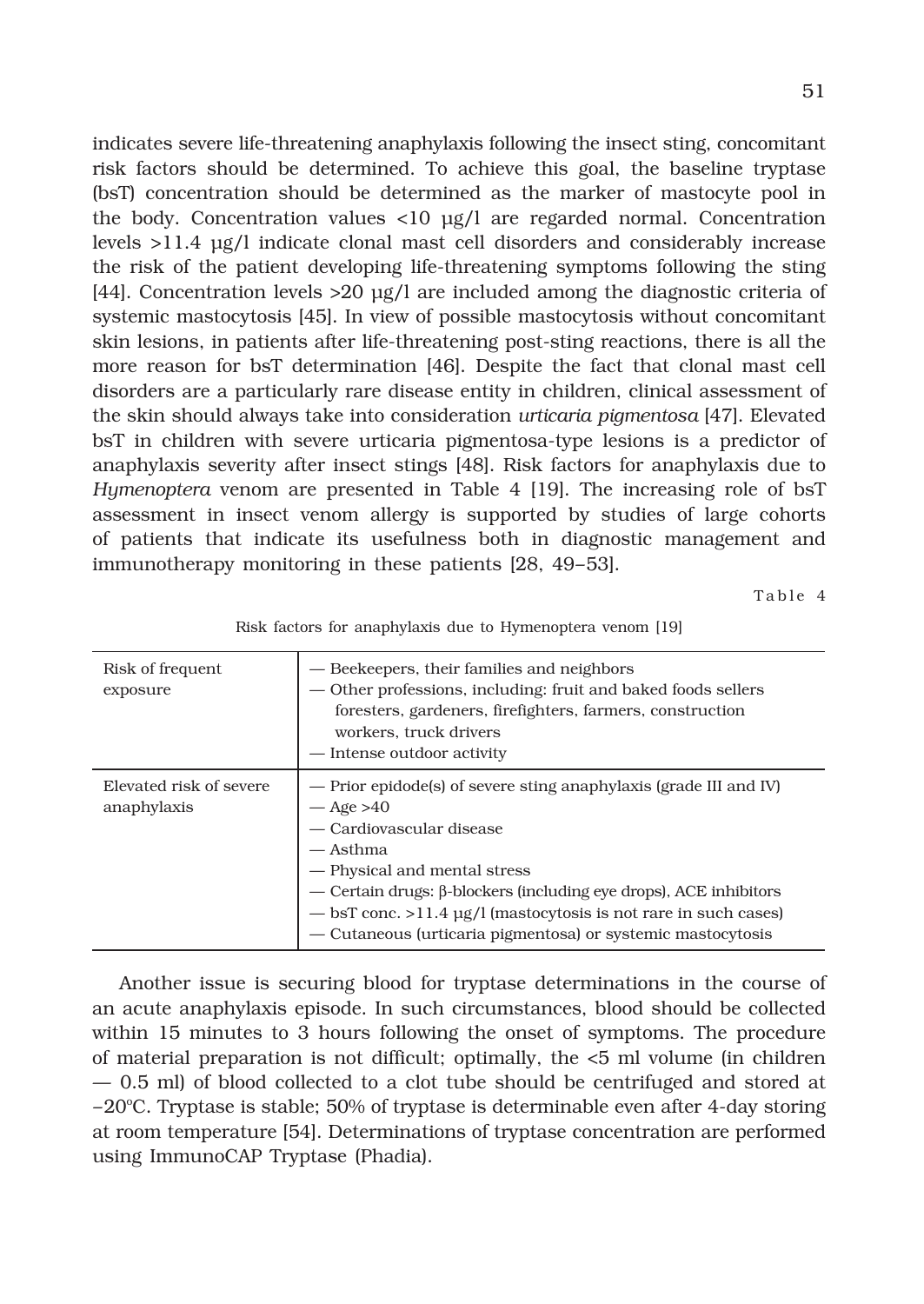# FUNDAMENTALS OF THERAPEUTIC MANAGEMENT OF *HYMENOPTERA* VENOM ALLERGY

Therapeutic management should be considered in the context of the following:

- 1. prophylaxis through avoiding contact with the triggering factor,
- 2. intervention in case symptoms develop,
- 3. prevention in the form of venom specific immunotherapy [55].

Regardless different health service organization in European countries, following the guidelines both in diagnostic and treatment procedures is crucial with reference to patient's safety, and doctor's law's consequences [56].

In the interventional management of the patient manifesting anaphylaxis symptoms, promptness of intervention is of fundamental importance. In case of fully symptomatic anaphylaxis, adrenaline is a life-saving agent. Here, when given in standard doses, advantage is taken of its effect on adrenergic receptors:  $\alpha$ , (decreased vascular leakage, increased peripheral resistance, decreased mucosal edema),  $\alpha_{0}$  (inhibition of insulin and noradrenalin release),  $\beta_{1}$  (positive chronotropic and inotropic effects) and  $\beta$ , (bronchodilation, intensification of glycogenolysis, inhibition of release of inflammatory mediators) [57]. There are no absolute contraindications for adrenaline administration. In the course of initial intervention during anaphylaxis, oxygen is to be promptly administered, vigorous fluid resuscitation should be commenced, help should be called for and the principle of laying the patient flat with elevated lower extremities needs to be observed, what protects the affected individual from death in the mechanism of superior vena cava syndrome and empty ventricle syndrome. It should be remembered that medications other than adrenaline (antihistamines and systemic glucocorticosteroids; in patients with asthma and bronchial obturation additionally rapid acting inhaled  $\beta$ -mimetics) are only adjuvant treatment in anaphylaxis. Lack of well-documented case-control studies on treatment of patients undergoing anaphylactic reactions is emphasized, with the exception of reports addressing insect venom immunotherapy [58, 59]. More advanced intervention management in the course of anaphylaxis is a subject of separate reports [60–63]. In view of the importance of the problem, consensuses on management principles in anaphylaxis are constantly updated [64] and their implementation in everyday practice improves the quality of interventions employed [65].

The history of subcutaneous insect venom immunotherapy spans approximately 50 years. In the initial phase, insect whole body extract therapy was employed. With time, the method was proven to be of low effectiveness and the allergen dose of low reproducibility and this is why at present, while providing therapeutic management with initial and maintenance doses, water solutions of venom extract are employed, while in maintenance therapy there is an additional possibility of using *depot* preparations. Investigations on common availability of recombinant allergen preparations are increasingly more advanced; such preparations are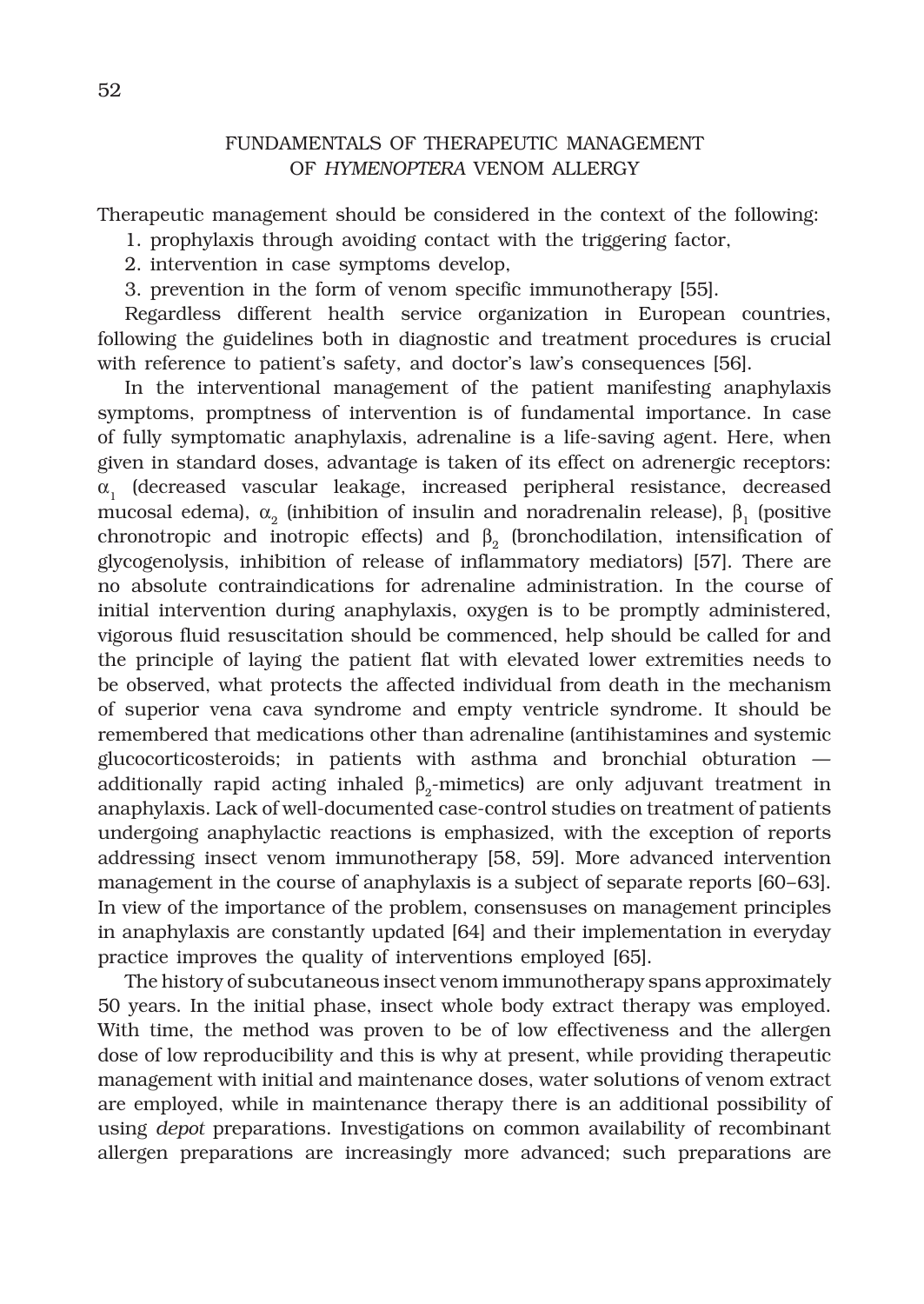individually selected to match the sensitization profile of the patient (*component resolved diagnosis* — CRD) [66, 67].

Specific venom immunotherapy (*venom immunotherapy* — VIT) is the treatment of choice in patients (both adult and pediatric above 5 years of age, in keeping with the current recommendations though in severe cases lower age limit is flexible) in cases when both the below given criteria are met [2]:

1. severe generalized reaction in past medical history with respiratory symptoms (grade III according to H.L. Mueller) and/or circulatory symptoms (grade IV according to H.L. Mueller),

2. IgE-dependent allergy to a given *Hymenoptera* species.

In case of generalized systemic non-life threatening reactions (systemic reactions grade I and II according to H.L. Mueller), the decision to employ venom immunotherapy may be affected by other factors, such as high exposure (occupational, family members of beekeepers, individuals dwelling close to apiaries), concomitant cardiovascular diseases, mastocytosis, mental factors (e.g. profoundly deteriorated quality of life due to fear of insect stings that renders normal daily functioning impossible). In patients with confirmed double sensitization VIT with extracts of both wasp and bee venom is indicated. Its therapeutic effectiveness is high, amounting — depending on the type of allergy — to 90–100% in wasp venom allergy and approximately 80% in case of allergy to bee venom [2]. In comparative studies performed in cohorts of desensitized vs. non-desensitized patients, a significant decrease of risk of severe systemic reactions has been observed in desensitized individuals [68, 69]. The recently emphasized new advantage of VIT is the improvement of quality of life of the patients, both in adults and children [70–73]. The criteria of qualifying patients for VIT according to EAACI are presented in Table 5 [1].

Table 5

| Type reaction<br>adults/children                                                                      | Diagnostic tests<br>(skin tests)<br>and/or $IgE$ ) | Decision regarding<br>venom<br>immunotherapy |
|-------------------------------------------------------------------------------------------------------|----------------------------------------------------|----------------------------------------------|
| Respiratory and/or cardiovascular<br>symptoms — $III^{\circ}/IV^{\circ}$ in Mueller's grade           | Positive<br>Negative                               | <b>Yes</b><br>N <sub>0</sub>                 |
| Urticaria/oedema $ \Gamma$ <sup>o</sup> /II <sup>o</sup> if risk factors<br>or QoL impairment present | Positive<br>Negative                               | <b>Yes</b><br>N <sub>0</sub>                 |
| Large local                                                                                           | Positive or negative                               | No                                           |
| Unusual reaction                                                                                      | Positive or negative                               | No                                           |

Indication for venom immunotherapy according to EAACI guidelines [79]

VIT is also not taken into consideration in individuals, in whom IgE specific to wasp or bee venom has been detected accidentally and their medical history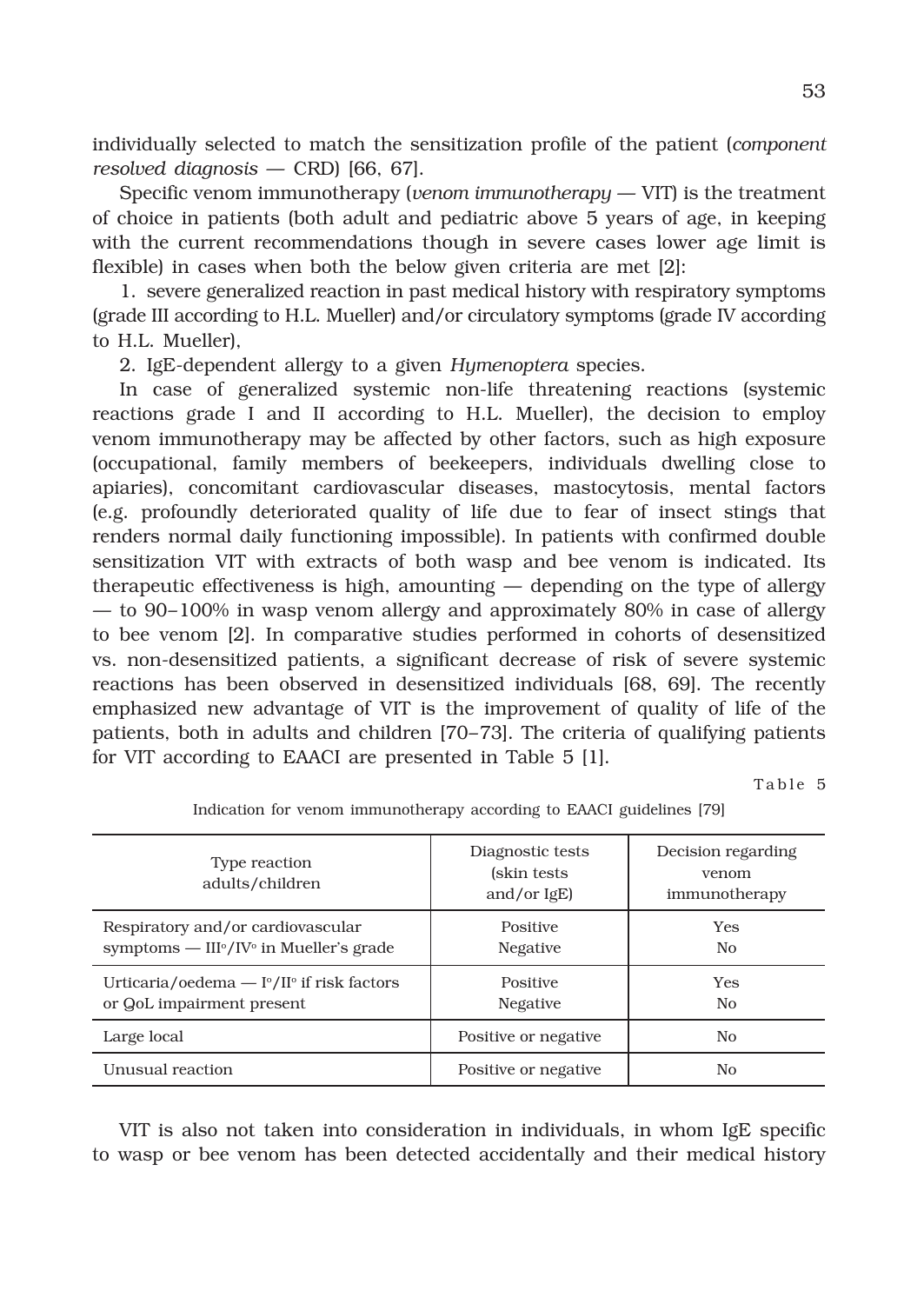is negative for sting-following reactions. Similarly, VIT is not recommended in patients with toxic reactions, atypical or extensive local reactions, although in the United States, there have been published pilot studies on selected cases of desensitization of patients with extensive local reactions [74]. Sublingual administration of venom specific immunotherapy in patients with extensive local reactions, although presented in case reports, is not recommended [75, 76].

The protocols of initial immunotherapy that allows for achieving the maintenance dose may be characterized as follows:

1. accelerated (several hours up to several days); the in-hospital treatment is provided using the *ultra-rush* or *rush* method,

2. conventional or cluster, when the treatment is provided over a prolonged period (from several to ten-odd weeks).

Reports based on randomization of patients to three desensitization protocols employing the initial dose indicate a significantly lower prevalence of adverse symptoms, both local and systemic, in patients treated according to the ultrarush protocol as compared to the rush or conventional protocol [77].

With the standard maintenance dose of 100 μg/ml, what corresponds to approximately two bee stings and as many as several score wasp stings, the maintenance phase of the therapy should span 3–5 years. In justified cases, e.g. in patients with clonal mastocyte disorders or in individuals undergoing desensitization who continue to manifest systemic reactions after field stings, what indicates lack of appropriate immune protection, the maintenance dose of the venom extract may be gradually increased up to 200 μg, with the treatment protocol starting anew. In the first year of therapy, the interval between administrations of subsequent maintenance doses is four weeks, in case of 2–5-year therapy six weeks, and in cases of depot extract given as a maintenance dose, the planned interval between the doses is increased to eight weeks. In view of the minimized, but still apparent risk of the patient developing a systemic reaction, each individual with the past history of anaphylactic shock, in spite of the immunotherapy, should be equipped with an anaphylactic kit and always have it on his person. In Polish centers of internal medicine, the most commonly employed protocol of management with the initial dose is the rush protocol, and in pediatric centers — *ex aequo* the conventional and ultra-rush protocols [78]. It is estimated that at present, approximately 200 children and several hundred adults are undergoing treatment.

Contraindications to venom specific immunotherapy in patients allergic to *Hymenoptera* venom do not differ from the generally accepted contraindications pertaining to immunotherapy for other allergens. They include lack of the patient's cooperation, age below 5 years of life (in case of life-threatening reactions, the criterion is not restrictive in character), active neoplastic or autoimmune diseases, severe decompensated generalized diseases, chronic organ failure, pregnancy (preliminary immunotherapy) and other situations where the benefit/risk ratio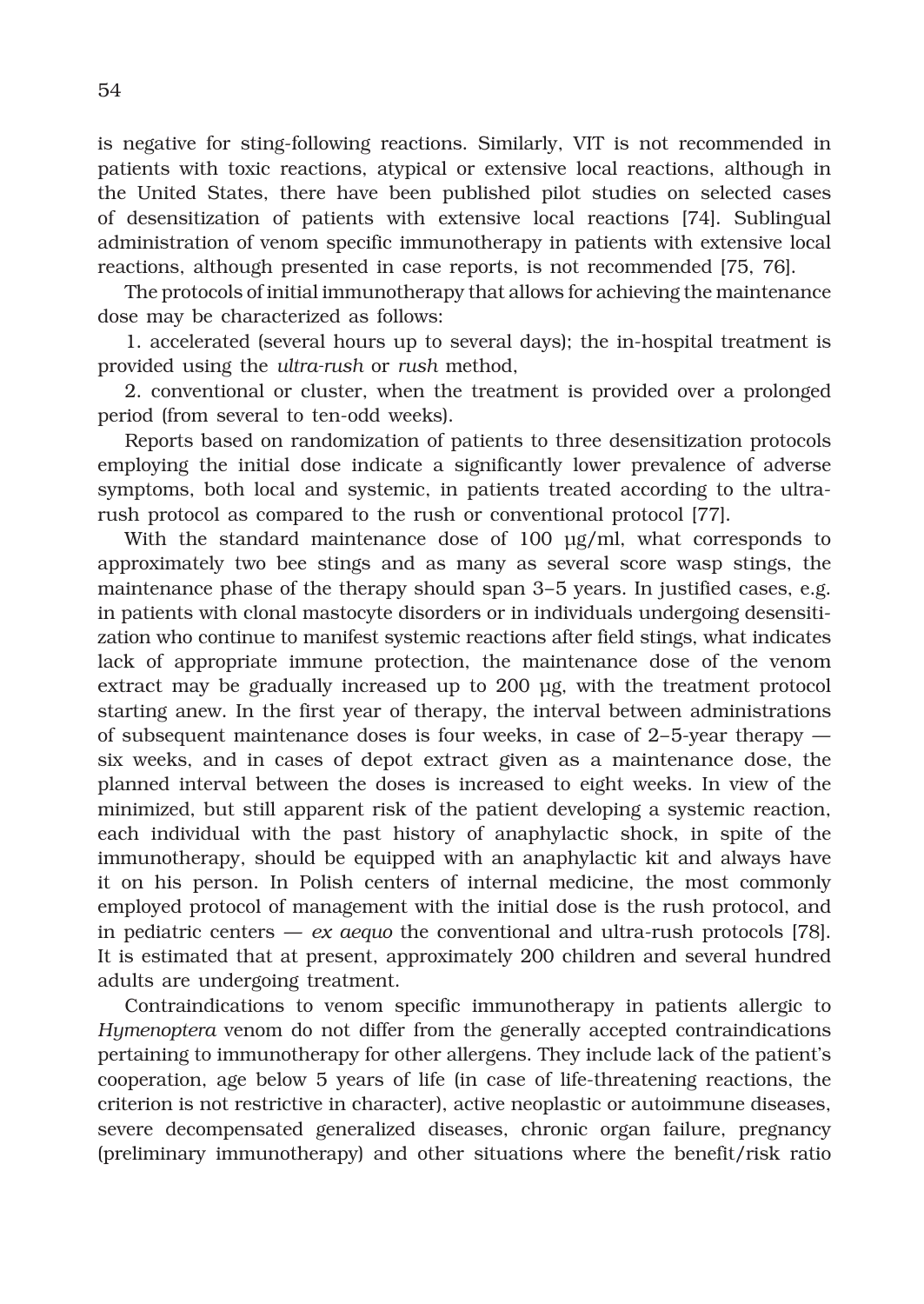is not advantageous for the patient. Administration of  $\beta$ -receptor blockers and angiotensin converting enzyme (ACE) inhibitors is recognized as an additional risk factor of the patient developing systemic adverse effects, especially during the phase of employing increasing immunotherapy doses [2, 79].

The fundamental objective of venom specific immunotherapy is to produce induced tolerance in peripheral T lymphocytes to sensitizing allergens. Once the immune tolerance is achieved, T regulatory lymphocytes (TREG) start to produce great amounts of anti-inflammatory cytokines. The hitherto understood mechanisms of immune tolerance that are initiated by specific immunotherapy are associated with [80–90]:

1. a decreased reactivity of antigen-presenting cells (dendritic cells) and peripheral effector cells (mastocytes, basophils, eosinophils) following allergen stimulation (the effect appears after several days of treatment),

2. expansion of T regulatory lymphocytes (TREG,  $CD4^+$  CD25<sup>+</sup> Foxp3<sup>+</sup>) and expression of their cytokine pattern (IL-10); the full effect is observed after several months of treatment,

3. suppression of Th1 and Th2 cells,

4. a regulatory effect on B lymphocyte-dependent synthesis, with limitation of specific IgE production and at the same time intensified production of IgG4 and/ or IgA blocking antibodies (the effect is observed after several years of treatment).

Early changes have been recently described, appearing within the few initial hours after the sting and associated with an accelerated tryptophan degradation in blood polynucleated cells and monocytes, increased IL-10 synthesis and increased expression of ILT (*immunoglobulin-like transcript*) family members [91, 92]. Nevertheless, not a single laboratory test allows for confirming effective immunotherapy. Hence, in immunoprotection monitoring and for possible determination of the moment when termination of treatment is warranted, the gold standard is sting challenge of the patient by a live insect [93]. It allows for identifying these patients, in whom treatment can be safely terminated (in no less than 6–18 months following the achievement of maintenance dose). In practice, the procedure is employed only in infrequent centers. Sting challenge is not recommended as a diagnostic tool in patients not undergoing desensitization as it is potentially dangerous. The most recent reports indicate that determining the gene expression profile may be a valuable tool in individual patients in estimating risk factors of severe insect venom anaphylaxis, also in individuals with latent forms of mastocytosis [94–96].

#### CONFLICT OF INTEREST STATEMENT

None declared.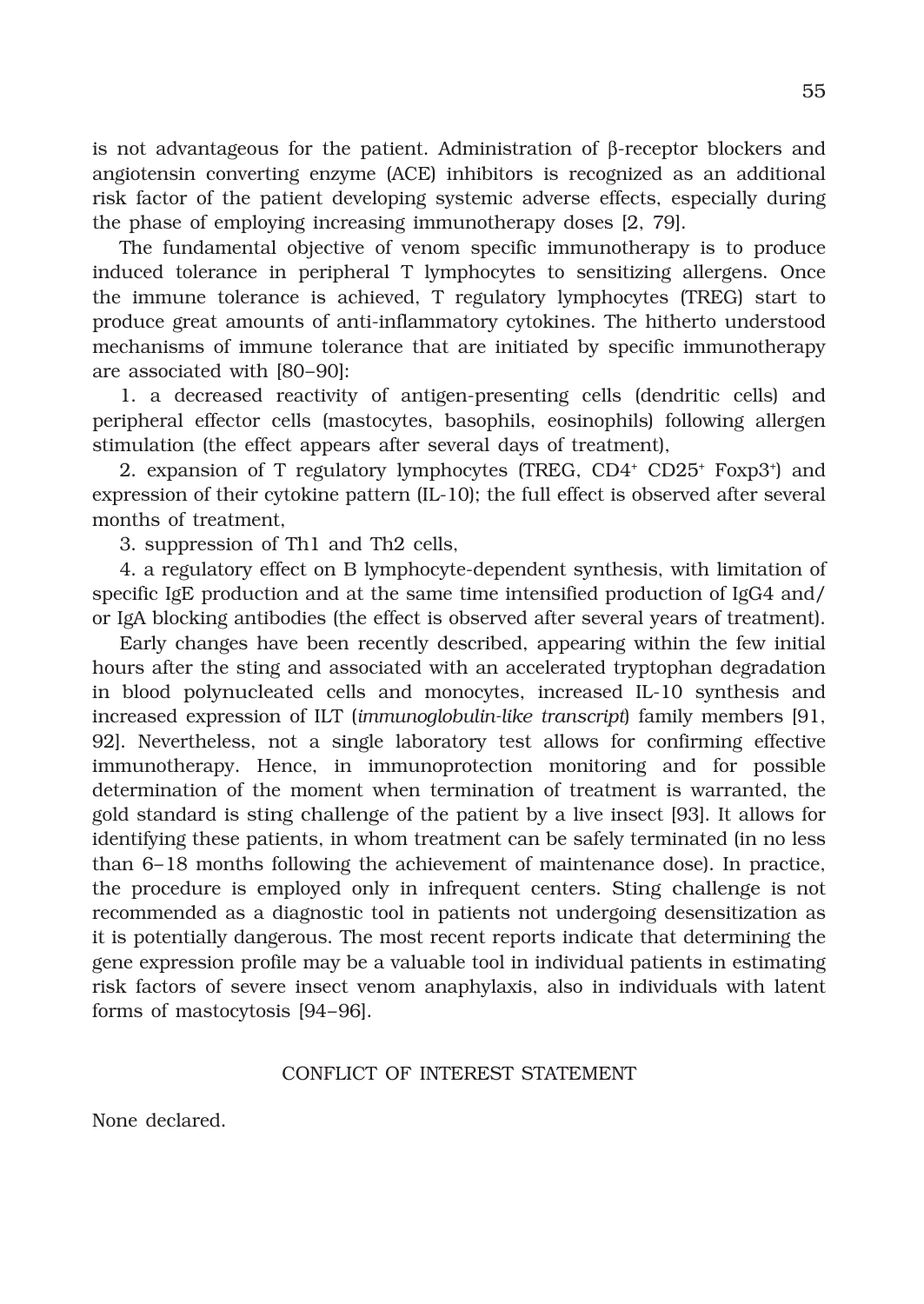#### BIBLIOGRAPHY

**1.** *Bilò B.M., Bonifazi F.*: Epidemiology of insect-venom anaphylaxis. Curr Opin Allergy Clin Immunol. 2008; 8: 330–337. **— 2.** *Bilò B.M., Rueff F., Mosbech H., Bonifazi F., Oude-Elberink J.N.G., Birnbaum J., Bucher C., Forster J., Hemmer W., Incorvaia C., Kontou Fili K., Gawlik R., Müller U., Fernandez J., Jarish R., Jutel M., Wutrich B.*: Diagnosis of Hymenoptera venom allergy. EAACI Position Paper. Allergy. 2005; 60: 1330–1349. **— 3.** *Bilò B., Bonifazi F.*: The natural history and epidemiology of insect venom allergy: clinical implications. Clin Exp Allergy. 2009; 39: 1467–1476. **— 4.** *Stoevesandt J., Hain J., Kerstan A., Trautmann A.*: Over- and underestimated parameters in severe Hymenoptera venom-induced anaphylaxis: cardiovascular medication and absence of urticaria/angioedema. J Allergy Clin Immunol. 2012; 130: 698–704. **— 5.** *de Svert L.F.A., Bullens D., Raes M., Dermaux A.M.*: Anaphylaxis in referred pediatric patients: demographic and clinical features, triggers and therapeutic approach. Eur J Pediatr. 2008; 167: 1251–1261. **— 6.** *Mehl A., Wahn U., Niggemenn B.*: Anaphylactic reactions in children — a questionnaire-based survey in Germany. Allergy. 2005; 60: 1440–1445. **— 7.** *de Silva I.L., Mehr S.S., Tey D., Tang M.L.K.*: Paediatric anaphylaxis: a 5 year retrospective review. Allergy. 2008; 63: 1071–1076. **— 8.** *Hompes S., Köhli A., Nemat K., Scherer K., Lange L., Rueff F., Rietschel E., Reese T., Szepfalusi Z., Schwerk N., Beyer K., Hawranek T., Niggemann B., Worm M.*: Provoking allergens and treatment of anaphylaxis in children and adolescents — data from the anaphylaxis registry of German-speaking countries. Pediatr Allergy Immunol. 2011; 22: 568–574. **— 9.** *Nittner-Marszalska M., Liebhart J., Małolepszy J.*: Results of research on the prevalence of allergic reaction to hymenoptera venom in south-west Poland. Pol Arch Wew. 1998; 100: 245–251. **— 10.** *Nittner-Marszalska M., Liebhart J., Obojski A.*: Comparison of prevalence of clinical symptoms of Hymenoptera allergy and its current immunological markers in the adults in Poland. Med Sci Moni. 2004; 10: 324–329.

**11.** *Rybak M.*: Pozyskiwanie jadu pszczelego poprzez stymulację elektryczną pszczół. Praca doktorska 2006. Instytut Sadownictwa i Kwiaciarstwa. Oddział Pszczelnictwa w Puławach. **— 12.** *Brewczyński P.Z.*: Alergia na jad owadów błonkoskrzydłych. Wyd. Silesia, Katowice 1994. **— 13.** *Hoffman D.R.*: Structural biology of allergens from stinging and biting insects. Curr Opin Allergy Clin Immunol. 2008; 8: 338–342. **— 14.** *Chapman M., Pomes A., Breiteneder H., Ferreira F.*: Nomenclature and structural biology of allergens. J Allergy Clin Immunol. 2007; 119: 414–420. **— 15.** *Alvarez-Cuesta E., Bousquet J., Canonica G.W., Durham S.R., Malling H.-J., Volovirta E.*: Standards for practical allergen-specific immunotherapy. Allergy. 2006; 61 (suppl. 82): 1–20. **— 16.** *Hamilton R.G.*: Diagnosis and treatment of allergy to hymenoptera venoms. Curr Opin Allergy Clin Immunol. 2010; 10: 323–329. **— 17.** *Kounis N.G.*: Kounis syndrome (allergic angina and allergic myocardial infarction): a natural paradigm? Int J Cardiol. 2006; 110: 7–14. **— 18.** *Biteker M., Duran N.E., Biteker F.S., Civan H.A., Kaya H., Gokdeniz T., Yildiz M., Ozkan M.*: Allergic myocardial infarction in childhood: Kounis syndrome. Eur J Pediatr. 2010; 169: 27–29. **— 19.** *Przybilla B., Ruëff F.*: Insect stings: clinical features and management. Dtsch Arztebl Int. 2012; 109: 238–248. **— 20.** *Hsu F.I., Boyce J.A.*: Biology of mast cells and their mediators. [In:] Middleton's Allergy, Principles & Practice. N.F. Adkinson, B.S. Bochner, W.W. Busse, S.T. Holgate, R. Lemanske, Jr, Fe Simons (eds.). Mosby, Elsevier, Maryland Heights, Missouri, USA, 2009: 311–328.

**21.** *Norred C.L.*: Anesthetic-induced anaphylaxis. AANA J. 2012; 80: 129–140. **— 22.** *Trivedi N.N., Caughey G.H.*: Mast cell peptidases. Am J Respir Cell Mol Biol. 2010; 42: 257–267. **— 23.** *Simons F.E.R.*: Anaphylaxis: recent advances in assessment and treatment. J Allergy Clin Immunol. 2009; 124: 625–636. **— 24.** *Pejler G., Knight S.D., Henningsson F., Wernersson S.*: Novel insight into the biological function of mast cell carboxypeptidase A. Trends Immunol. 2009; 30: 401–408. **— 25.** *Ono E., Taniguchi M., Mita H., Fukutomi Y., Higashi N., Miyazaki M., Kumamoto T., Akiyama K.*: Increased production of cysteiny leukotriens and prostaglandin D2 during human anaphylaxis. Clin Exp Allergy. 2008; 39: 72–80. **— 26.** *Higashi N., Mita H., Ono E., Fukutomi Y., Yamaguchi H., Kajiwara K., Tanimoto H., Sakiya K., Akiyama K., Taniguchi M.*: Profile of eicosanoids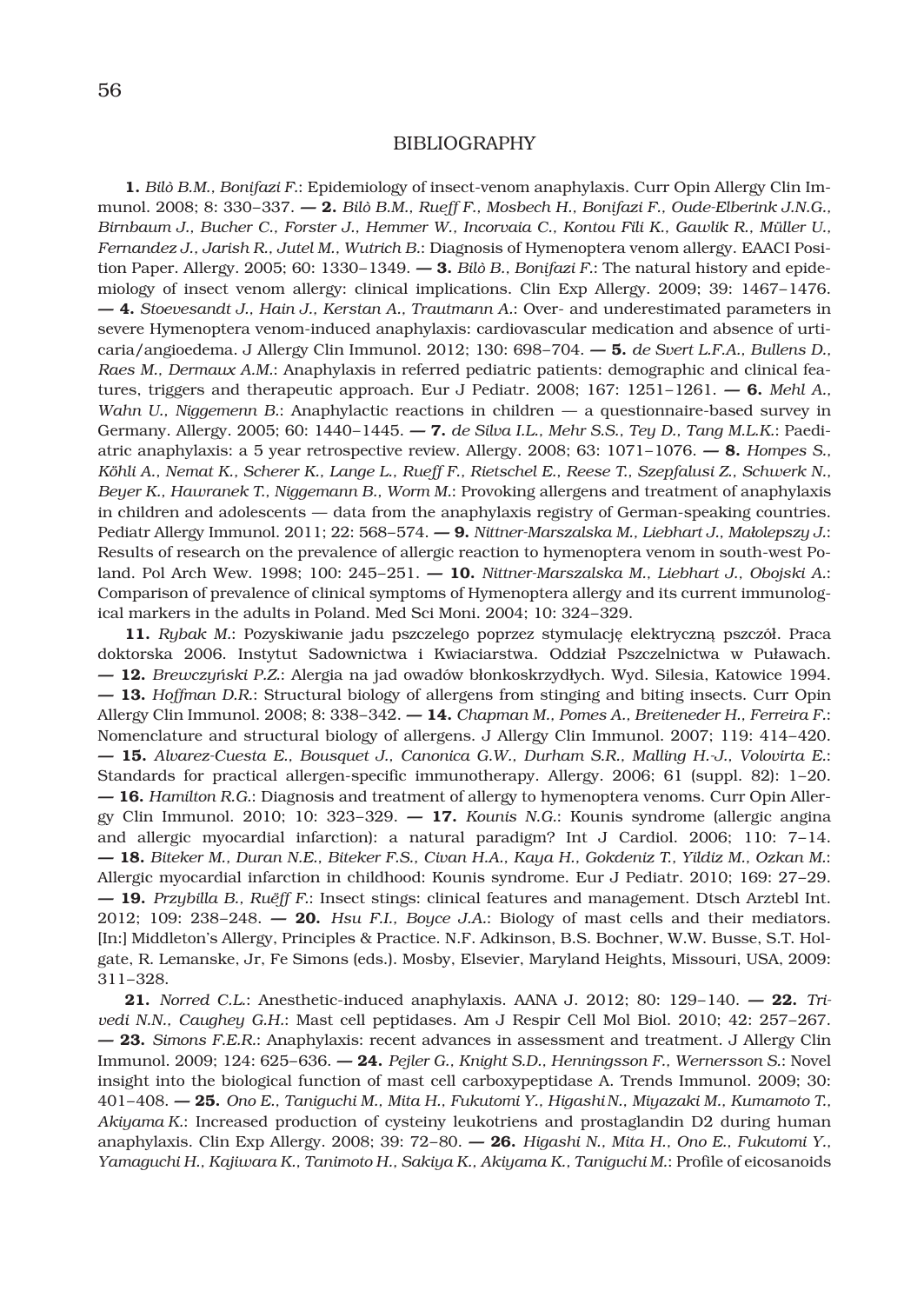generation in aspirin-intolerant asthma and anaphylaxis assessed by new biomarkers. J Allergy Clin Immunol. 2010; 125: 1084–1109. **— 27.** *Higashi N., Mita H., Yamaguchi H., Fukutomi Y., Akiyama K., Taniguchi M.*: Urinary tetranor-PGDM concentrations in aspirin-intolerant asthma and anaphylaxis. J Allergy Clin Immunol. 2012; 129: 557–559. **— 28.** *Cichocka-Jarosz E., Sanak M., Szczeklik A., Brzyski P., Gielicz A., Pietrzyk J.J.*: Serum tryptase level is a better predictor of systemic side effects than prostaglandin D2 metabolites during venom immunotherapy in children. J Investig Allergol Clin Immunol. 2011; 21: 260–269. **— 29.** *Goldberg A., Confino-Cohen R.*: Timing of venom skin tests and IgE determinations after insect sting anaphylaxis. J. Allergy Clin. Immunol. 1997; 100: 182–184. **— 30.** *Smorawska-Sabanty E., Kowalski M.L.*: Stopniowane postępowanie diagnostyczne dla potwierdzenia alergii na jad owadów błonkoskrzydłych. Alergia Astma Immunologia. 2008; 13: 227–241.

**31.** *Przybilla B., Rueff F.*: Hymenoptera venom allergy. J Dtsch Dermatol Ges. 2010; 8: 114–127. **— 32.** *Williams P., Sewell W.A.C., Bunn C., Pumphrey R., Read G., Jolles S.*: Clinical immunology review series: an approach to the use of the immunology laboratory in the diagnosis of clinical allergy. Clin Exp Immunol. 2008; 153: 10–18. **— 33.** *Müller U.R., Johansen N., Petersen A.B., Fromberg-Nielsen J., Haeberli G.*: Hymenoptera venom allergy: analysis of double positivity to honey bee and vespula venom by estimation of IgE antibodies to species-specific major allergens Api m1 and Ves v5. Allergy. 2009; 64: 543–548. **— 34.** *Mittermann I., Zidarn M., Silar M., Markovic-Housley Z., Aberer W., Korosec P., Kosnik M., Valenta R.*: Recombinant allergen-based IgE testing to distinguish bee and wasp allergy. J Allergy Clin Immunol. 2010; 125: 1300–1307. **— 35.** *Kosnik M., Korosec P.*: Importance of basophil activation testing in insect venom allergy. Allergy Asthma Clin Immunol. 2009; 5: 11. **— 36.** *Ott H., Tenbrock K., Baron J., Merk H., Lehmann S.*: Basophil activation test for the diagnosis of hymenoptera venom allergy in childhood: a pilot study. Klin Padiatr. 2011; 223: 27–32. **— 37.** *Cichocka-Jarosz E., Dorynska A., Pietrzyk J.J., Spiewak R.*: Laboratory markers of mast cell and basophil activation in monitoring rush immunotherapy in bee venom-allergic children. Immunotherapy. 2011; 3: 1013–1017. **— 38.** *Korosec P., Erzen R., Silar M., Bajrovic N., Kopac P., Kosnik M.*: Basophil responsiveness in patients with insect sting allergies and negative venom-specific immunoglobulin E and skin prick test results. Clin Exp Allergy. 2009; 39: 1730–1737. **— 39.** *Eržen R., Košnik M., Silar M., Korošec P.*: Basophil response and the induction of a tolerance in venom immunotherapy: a long-term sting challenge study. Allergy. 2012; 67: 822–830. **— 40.** *Kucera P., Cvackova M., Hulikova K., Juzova O., Pachl J.*: Basophil activation can predict clinical sensitivity in patients after venom immunotherapy. J Investig Allergol Clin Immunol. 2010; 20: 110–116.

**41.** Žitnik *S.E., Vesel T., Avčin T.,* Šilar *M., Košnik M., Korošec P.*: Monitoring honeybee venom immunotherapy in children with the basophil activation test. Pediatr Allergy Immunol. 2012; 23: 166–172. **— 42.** *Bonadonna P., Zanotti R., Melioli G., Antonini F., Romano I., Lenzi L., Caruso B., Passalacqua G.*: The role of basophil activation test in special populations with mastocytosis and reactions to hymenoptera sting. Allergy. 2012; 67: 962–965. **— 43.** *González-de-Olano D., Alvarez-Twose I., Vega A., Orfao A., Escribano L.*: Venom immunotherapy in patients with mastocytosis and hymenoptera venom anaphylaxis. Immunotherapy. 2011; 3: 637–651. **— 44.** *Bonadonna P., Perbellini O., Passalacqua G., Caruso B., Colarossi S., Dal Fior D., Castellani L., Bonetto C., Frattini F., Dama A., Martinelli G., Chilosi M., Senna G., Pizzolo G., Zanotti R.*: Clonal mast cell disorders in patients with systemic reactions to Hymenoptera stings and increased serum tryptase levels. J Allergy Clin Immunol. 2009; 123: 680–686. **— 45.** *Akin C.*: Anaphylaxis and mast cell disease: what is the risk. Curr Allergy Asthma Rep. 2010; 10: 34–38. **— 46.** *van Doormaal J.J., van der Veer E., van Voorst Vader P.C., Kluin P.M., Mulder A.B., van der Heide S., Arends S., Kluin-Nelemans J.C., Oude Elberink J.N., de Monchy J.G.*: Tryptase and histamine metabolites as diagnostic indicators of indolent systemic mastocytosis without skin lesions. Allergy. 2012; 67: 683–690. **— 47.** *Ahmad N., Evans P., Lloyd-Thomas A.R.*: Anesthesia in children with mastocytosis — a case based review. Paediatr Anaesth. 2009; 19: 97–107. **— 48.** *Alvarez-Twose I., Matito A., Sánchez-Muñoz L., Morgado J.M., Orfao A., Escribano L., van Doormaal J.J., van der Veer E., van Voorst Vader P.C., Kluin P.M., Mulder A.B., van der Heide S., Arends S., Kluin-Nelemans J.C., Oude Elberink J.N., de Monchy J.G.*: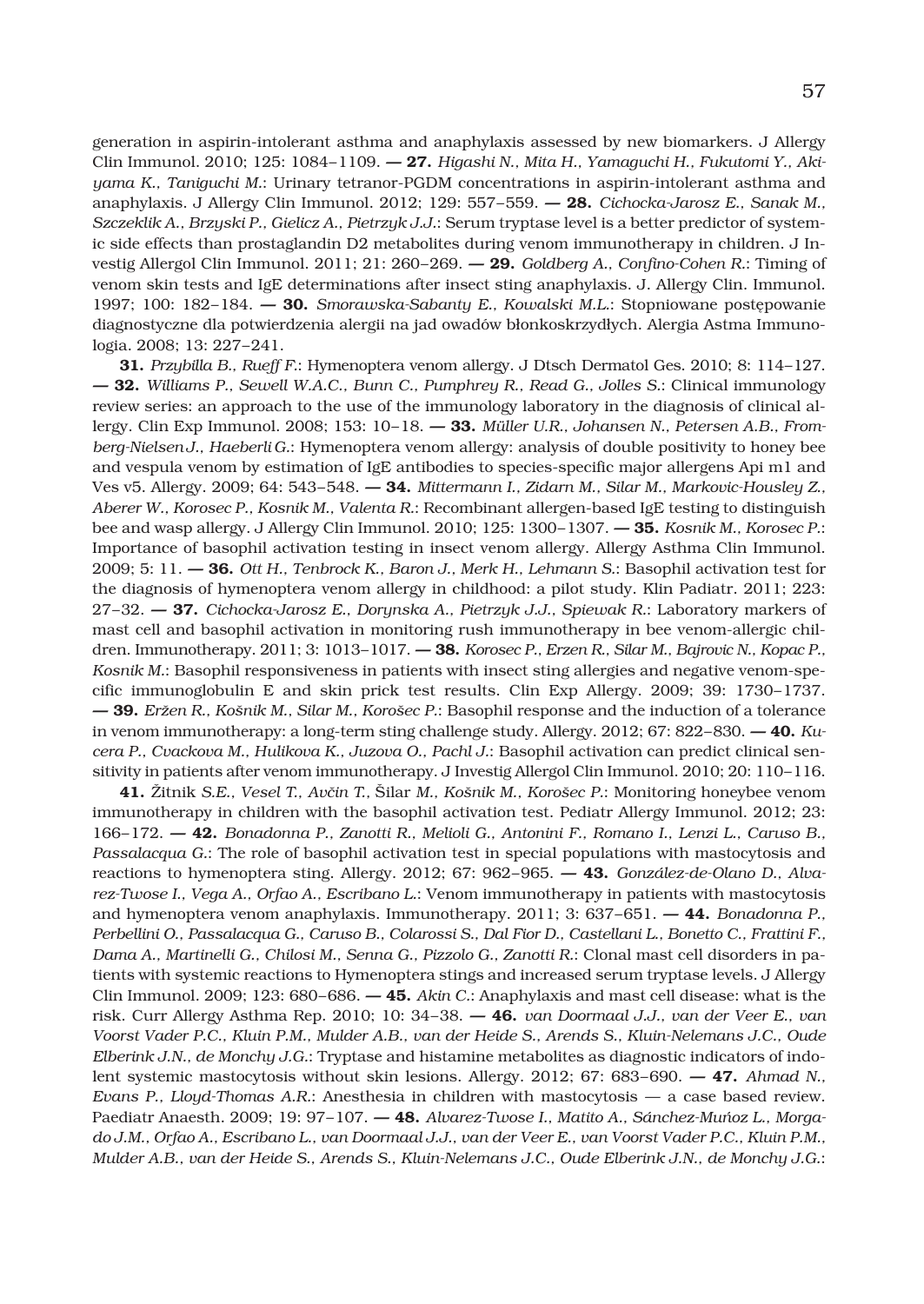Contribution of highly sensitive diagnostic methods to the diagnosis of systemic mastocytosis in the absence of skin lesions. Allergy. 2012; 67: 1190–1191. **— 49.** *Rueff F., Przybilla B., Bilò M.B., Müller U., Scheipl F., Aberer W., Birnbaum J., Bodzenta-Łukaszyk A., Bonifazi F., Bucher C., Campi P., Darsow U., Egger C., Haeberli G., Hawranek T., Kucharewicz I., Kuchenhoff H., Lang R., Quercia O., Reider N., Severino M., Sticherling M., Sturm G.J., Wutrich B.*: Predictors of severe systemic anaphylactic reactions to patients with hymenoptera venom allergy: importance of baseline serum tryptase a study of the European Academy of Allergology and Clinical Immunology Interest Group on Insect Venom Hypersensitivity. J Allergy Clin Immunol. 2009; 124: 1047–1054. **— 50.** *Rueff F., Przybilla B., Bilò M.B., Müller U., Scheipl F., Aberer W., Birnbaum J., Bodzenta-Łukaszyk A., Bonifazi F., Bucher C., Campi P., Darsow U., Egger C., Haeberli G., Hawranek T., Kucharewicz I., Kuchenhoff H., Lang R., Quercia O., Reider N., Severino M., Sticherling M., Sturm G.J., Wutrich B.*: Predictors of side effects during the buildup phase of venom immunotherapy for Hymenoptera venom allergy: The importance of baseline serum tryptase. J Allergy Clin Immunol. 2010; 126: 105–111.

**51.** *Guenova E., Volz T., Eichner M., Hoetzenecker W., Caroli U., Griesinger G., Burow G., Mitev V., Biedermann T.*: Basal serum tryptase as risk assessment for severe Hymenoptera sting reactions in elderly. Allergy. 2010; 65: 919–923. **— 52.** *Dugas-Breit S., Przybilla B., Dugas M., Arnold A., Pfundstein G., Küchenhoff H., Ruëff F.*: Serum concentration of baseline mast cell tryptase: evidence for a decline during long-term immunotherapy for Hymenoptera venom allergy. Clin Exp Allergy. 2010; 40: 643–649. **— 53.** *Borer-Reinhold M., Haeberli G., Bitzenhofer M., Jandus P., Hausmann O., Fricker M., Helbling A., Müller U.*: An increase in serum tryptase even below 11.4 ng/mL may indicate a mast cell-mediated hypersensitivity reaction: a prospective study in Hymenoptera venom allergic patients. Clin Exp Allergy. 2011; 41: 1777–1783. **— 54.** *Soar J., Pumphrey R., Cant A., Clarke S. Corbett A., Dawson P., Ewan P., Foex B., Gabbott D., Griffiths M., Hall J., Harper N., Jewkes F., Maconochie I., Mitchell S., Nasser S., Nolan J., Rylance G., Sheikh A., Unsworth D.J., Warrell D., Working Group of the Resuscitation Council (UK)*: Emergency treatment of anaphylactic reactions — guidelines for healthcare providers. Resuscitation. 2008; 77: 157–169. **— 55.** Anafilaksja. Stanowisko Panelu Ekspertów Polskiego Towarzystwa Alergologicznego. J. Kruszewski (ed.). Wydawnictwo Medycyna Praktyczna, Warszawa 2009. **— 56.** *Cichocka-Jarosz E., Diwakar L., Brzyski P., Tobiasz-Adamczyk B., Lis G., Pietrzyk J.J.*: Congruence of the current practices in Hymenoptera venom allergic patients in Poland with EAACI guidelines. Arch Med Sci. 2011; 7: 832–839. **— 57.** *Kemp S.F., Lockey R.F., Simons F.E.R.*: Epinephrine: the drug of choice for anaphylaxis. A statement of the World Health Organization. Position paper. Allergy. 2008; 63: 1061–1070. **— 58.** *Sheikh A., Shehata Y.A., Brown S.G.A., Simons F.E.R.*: Adrenaline for treatment of anaphylaxis: Cochrane systemic review. Allergy. 2009; 64: 204–212. **— 59.** *Watanabe A., Fonseca L., Galvao C., Kalil J., Castro F.*: Specific immunotherapy using Hymenoptera venom: systemic review. Sao Paulo Med. J. 2010; 128: 30–37. **— 60.** *Muraro A., Roberts G., Clark A., Eigenmann P.A., Halken S., Lack G., Moneret-Vautrin A., Niggemann B., Rancé F., EAACI Task Force on Anaphylaxis in Children*: The management of anaphylaxis in childhood: position paper of the European academy of allergology and clinical immunology. Allergy. 2007; 62: 857–871.

**61.** *Tse Y., Rylance G.*: Emergency management of anaphylaxis in children and young people: new guidance from the Resuscitation Council (UK). Arch Dis Child Educ Pract Ed. 2009; 94: 97– 107. **— 62.** *Simons F.E.R., Ardusso L.R.F., Bilò M.B., El-Gamal Y.M., Ledford D.K., Ring J., Sanchez-Borges M., Senna G.E., Sheikh A., Thong B.Y.*: World Allergy Organization Guidelines for the assessment and management of anaphylaxis. World Allergy Organization J. 2011; 4: 13–37. **— 63.** *Barg W.*: Postępowanie w reakcjach na jad owadów błonkoskrzydłych. [In:] Alergia na jad owadów błonkoskrzydłych. M. Nittner-Marszalska (ed.), Oficyna Wydawnicza Mediton, Łódź 2003. **— 64.** *Simons F.E., Ardusso L.R., Bilò M.B., Dimov V., Ebisawa M., El-Gamal Y.M., Ledford D.K., Lockey R.F., Ring J., Sanchez-Borges M., Senna G.E., Sheikh A., Thong B.Y., Worm M., World Allergy Organization 2012 Update*: World Allergy Organization Guidelines for the assessment and management of anaphylaxis. Curr Opin Allergy Clin Immunol. 2012; 12: 389–399. **— 65.** *Brathwaite N., du Toit G., Lloydhope K., Sinnott L., Forster D., Austin M., Clark C., Tuthill D., Lucas J., Warner J.*: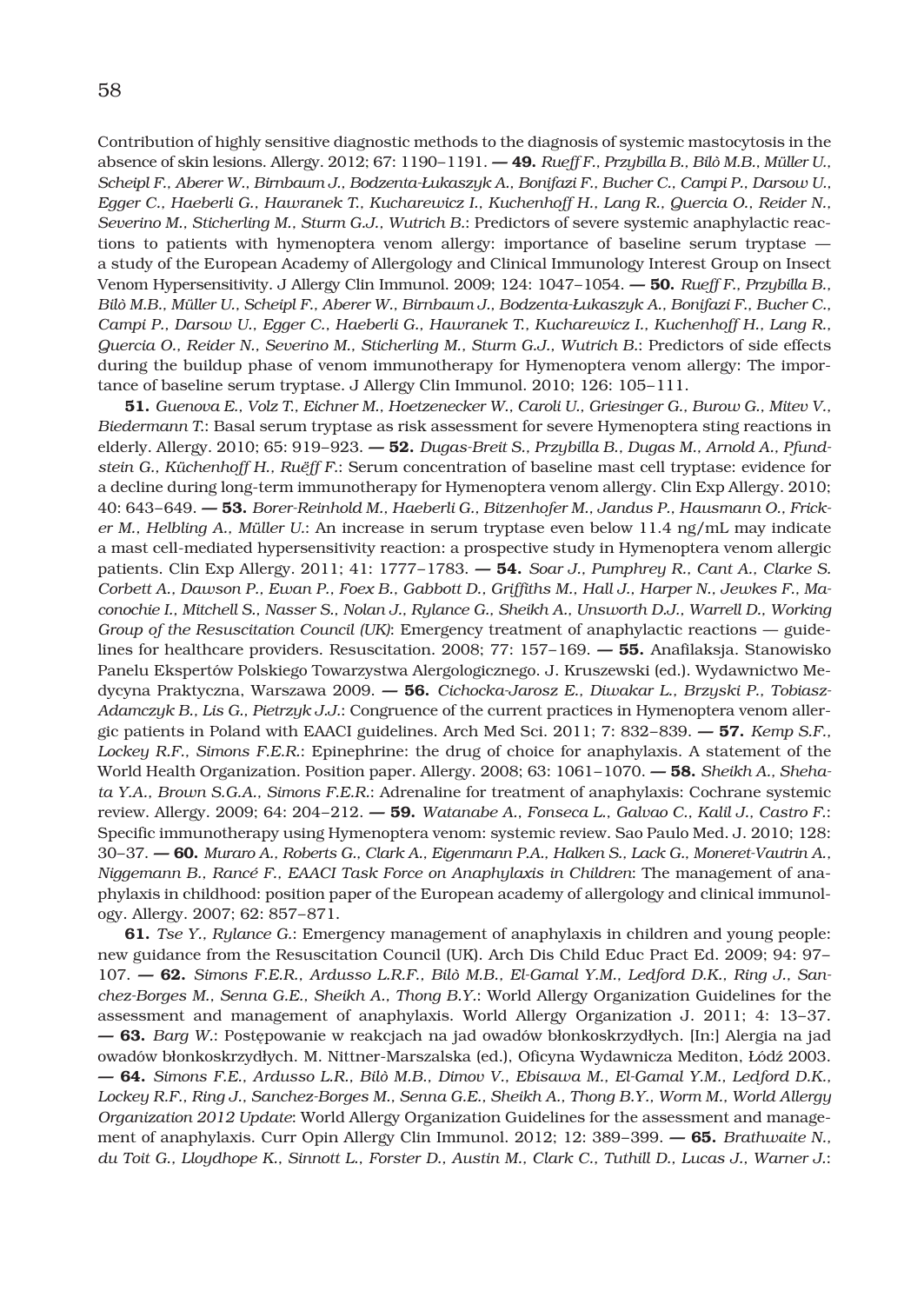Science and Research Department, Royal College of Paediatrics and Child Health. The RCPCH care pathway for children with venom allergies: an evidence and consensus based national approach. Arch Dis Child. 2011; 96 Suppl 2:i38–40. **— 66.** *Graaf D.C., Aerts M., Danneels E., Devreese B.*: Bee, wasp and ant venomics pave the way for a component-resolved diagnosis of sting allergy. J Proteom. 2009; 72: 145–154. **— 67.** *Dalmau Duch G., Gázquez García V., Gaig Jané P., Galán Nieto A., Monsalve Clemente R.I.*: Importance of controlled sting challenge and component-resolved diagnosis in the success of venom immunotherapy. J Investig Allergol Clin Immunol. 2012; 22: 135–136. **— 68.** *Gawlik R.*: Długofalowa skuteczność swoistej immunoterapii na jad owadów. Pol Merkur Lekarski. 2003; 14: 703–704. **— 69.** *Golden D.B.K., Kagey-Sobotka A., Lichtenstein L.*: Survey of patients after discontinuing venom immunotherapy. J Allergy Clin Immunol. 2000; 105: 385– 390. **— 70.** *Oude-Elberink J.N.G., de Monchy J.G.R., van der Heide S., Guyatt G.H., Dubois A.E.J.*: Venom immunotherapy improves health-related quality of life in patients allergic to yellow jacket venom. J Allergy Clin Immunol. 2002; 110: 174–182.

**71.** *Brzyski P., Cichocka-Jarosz E., Tobiasz-Adamczyk B., Lis G., Jedynak-W*ą*sowicz U., Pietrzyk J.J., Ordyk B., Profus K., Lange J., Zagórska W., Kulus M., Świebocka E., Kaczmarski M., Małaczyńska T., Klajna-Kraluk B., Bręborowicz A., Kycler Z.*: Adaptation of Vespide Allergy Quality of Life Questionnaire for Polish children with venom allergy and for their parents. Przegl Lek. 2010; 67: 1237–1242. **— 72.** *Cichocka-Jarosz E., Tobiasz-Adamczyk B., Brzyski P., Lis G., Jedynak-Wąsowicz U., Pietrzyk J.J., Ordyk B., Profus K., Lange J., Zagórska W., Kulus M., Świebocka E., Kaczmarski M., Małaczyńska T., Świdzicka O., Br*ę*borowicz A., Kycler Z.*: Health-related quality of life in children with Hymenoptera venom allergy treated with VIT and quality of life of their parents. Przegl Lek. 2010; 67: 1243–1248. **— 73.** *Cichocka-Jarosz E., Brzyski P., Świebocka E., Lange J., Tobiasz-Adamczyk B., Lis G., Jedynak-Wąsowicz U., Kulus M., Kaczmarski M., Małaczyńska T., Klajna-Kraluk B., Bręborowicz A., Kycler Z., Pietrzyk J.J.*: Health-related quality of life in Polish adolescents with *Hymenoptera* venom allergy treated with venom immunotherapy. Arch Med Sci. 2012; 8, 4: in press. **— 74.** *Golden D.B.K., Kelly D., Hamilton R.G., Craig T.J.*: Venom immunotherapy reduces large local reactions to insect stings. J Allergy Clin Immunol. 2009; 123: 1386–1390. **— 75.** *Severino M.G., Cortellini G., Bonadonna P., Francescato E., Panzini I., Macchia D., Campi P., Spadolini I., Canonica W.G., Passalacqua G.*: Sublingual immunotherapy for large local reactions caused by honeybee sting: a double-blind, placebo-controlled trial. J Allergy Clin Immunol. 2008; 122: 44–48. **— 76.** *Ruëff F., Bilò M.B., Jutel M., Mosbech H., Müller U., Przybilla B.*: Sublingual immunotherapy with venom is not recommended for patients with Hymenoptera venom allergy. J Allergy Clin Immunol. 2009; 123: 272–273. **— 77.** *Patella V., Florio G., Giuliano A., Oricchio C., Spadaro G., Marone G., Genovese A.*: Hymenoptera Venom Immunotherapy: Tolerance and Efficacy of an Ultrarush Protocol versus a Rush and a Slow Conventional Protocol. J Allergy (Cairo). 2012; 2012: 192192. **— 78.** *Cichocka-Jarosz E., Brzyski P., Bręborowicz A., Bodzenta-Łukaszyk A., Chełmińska M., Dąbrowski A., Gawlik R., Gąszczyk G., Grycmacher-Łatwo V., Jahnz-Różyk K., Jedynak- Wąsowicz U., Jutel M., Klajna-Kraluk B., Kowalski M.L., Kruszewski J., Kuna P., Kwaśniewski A., Kycler Z., Lange J., Lis G., Małaczyńska T., Nittner-Marszalska M., Pałgan K., Pietraszek-Mamcarz J., Pietrzyk J.J., Poszwiński A., Pulka G., Stobiecki M., Świebocka E., Trębas-Pietraś E., Zakrzewska M., Zaryczański J.*: Porównanie praktyki w postępowaniu z dorosłymi i dziećmi uczulonymi nad jad owadów błonkoskrzydłych w Polsce. Alergia Astma Immunologia. 2010; 15: 86–91. **— 79.** *Bonifazi F., Jutel M., Bilò B.M., Birnbaum J., Müller U. and the EAACI Interest Group on Insect Venom Hypersensitivity*: Prevention and treatment of Hymenoptera venom allergy: guidelines for clinical practice. Allergy. 2005; 60: 1459–1470. **— 80.** *Akdis C.A., Blaser K.*: IL-10-induced anergy in peripheral T cell and reactivation by microenvironmental cytokines: two key steps in specific immunotherapy. FASEB. 1999; 13: 603–609.

**81.** *Jutel M., Akdis M., Budak F., Aebischer-Casaulta C., Wrzyszcz M., Blaser A., Akdis C.A.*: IL-10 i TGF-beta cooperate in the regulatory T cell response to mucosal allergens in normal immunity and specific immunotherapy. Eur J Immunol. 2003; 33: 1205–1214. **— 82.** *Wu K., Bi Y., Sun K., Xia J., Wang Y., Wang C.*: Suppression of allergic inflammation by allergen-DNA-modified dendritic